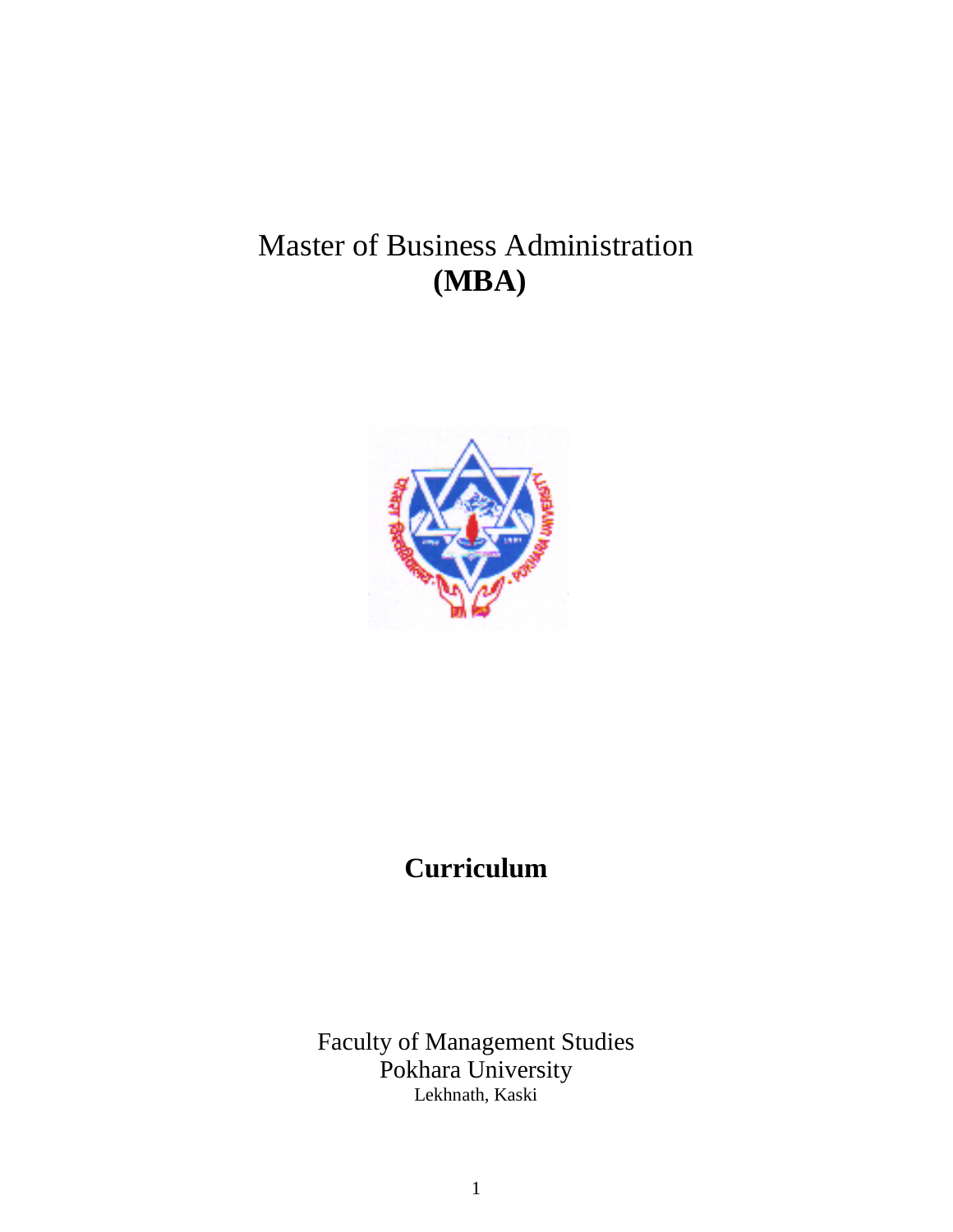### **POKHARA UNIVERSITY MASTER OF BUSINESS ADMINISTRATION (MBA) PROGRAM**

#### **Introduction**

Pokhara University, established under Pokhara University Act, 1997 aims to generate creativity and capability of students. The Faculty of Management Studies (FMS) of Pokhara University has been conducting the MBA and EMBA programs. The regular MBA is focused on full-time students while MBA program offered in the evening is designed for students who are already working and would like to pursue formal MBA degree. EMBA is a professional degree designed for working executives who want to upgrade and update their knowledge and skill base. This MBA curriculum has been designed on a modular format to be implemented over six trimesters. However, this curriculum can be extended up to eight trimesters for MBA programs offered in the evening.

FMS's major program objectives are as follows:

- To develop executives and managers for various areas of economic and social life of the country with a high level of competence.
- To develop management professionals and entrepreneurs with a global perspective.
- To enhance knowledge, managerial skills, and exposure of the practicing managers, executives, and entrepreneurs.
- To broaden the outlook of students by inculcating positive attitudes and by assisting them to become productive and responsible citizens of the world.

#### **MBA Program Objectives**

The MBA program is designed to bring corporate change in Nepal through transformation of students into competent managers, executives, and entrepreneurs capable of becoming strategic change agents in the corporate and social world. The program focuses on developing social and developmental outlook and adequate skill in analysis, decision-making, implementation, leadership, and communication among the students.

The specific objectives of the program are as follows:

- To provide students a firm grasp of broad-based and integrated fundamentals of management with real-life applications.
- To develop professional managers who can effectively lead an organization in a highly dynamic and competitive global business environment.
- To provide student-centered learning environment where students acquire modern management skills, enhance their managerial capabilities, and adopt success-oriented, careerfocused attitudes.

#### **Program Features**

The features of the MBA program are competitive learning environment, market-driven concentrations, and program flexibility. The course requirements, duration, and other features of the program are as follows:

i.The MBA program consist of a total of 66 credit hours comprising foundation courses, analytical tool courses, core and functional area courses, integrative courses, concentration and elective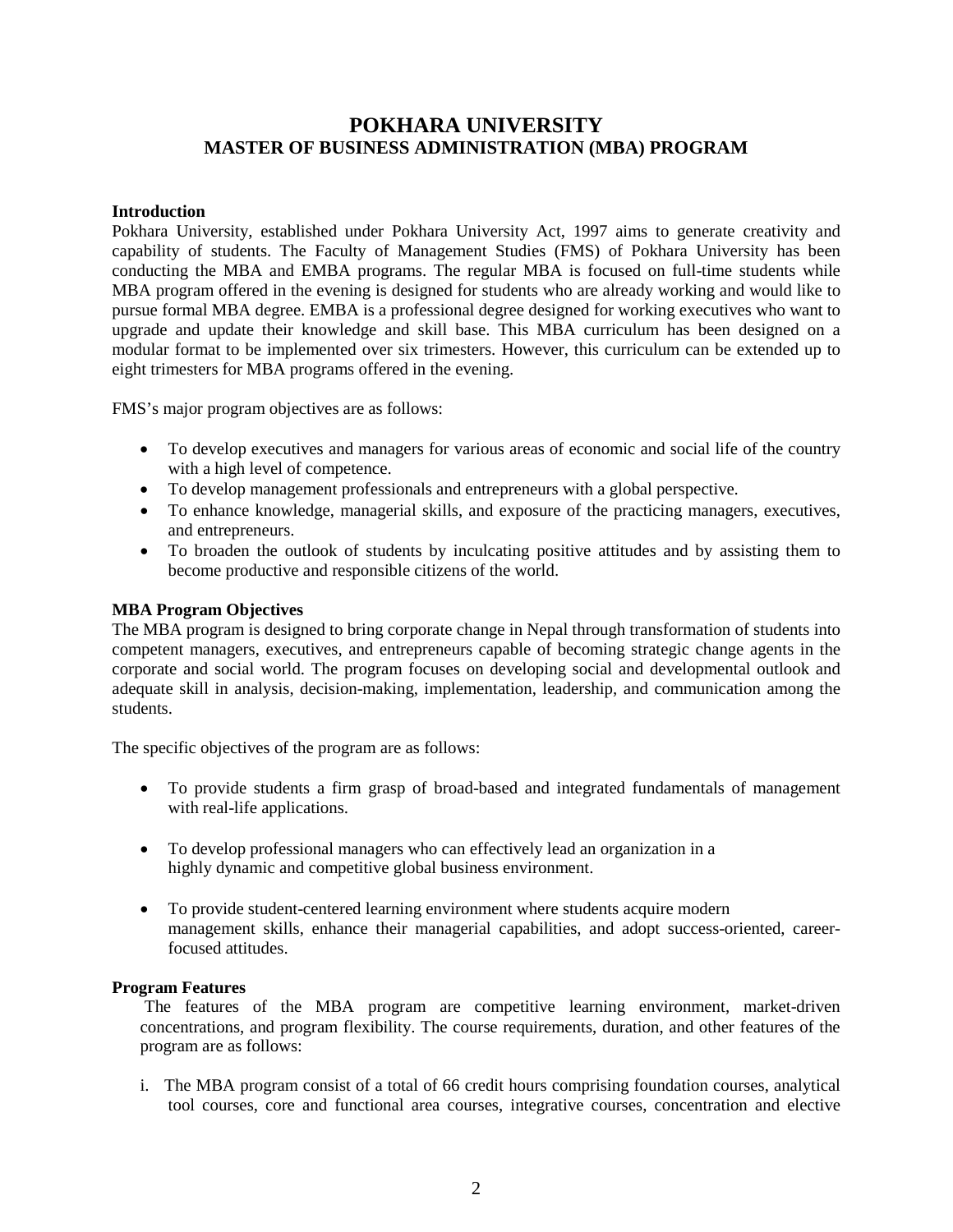courses. The program also includes two thematic graduate seminars and three workshops. Students also undertake Internship Project during the fifth trimester.

- ii. The regular MBA program is to be completed within six trimesters. The duration of each trimester will be 12 weeks excluding examinations. It can be run with a greater degree of flexibility. It may be run on full-time or part-time schedules. The concerned college/school may choose a modality to run the program. The college/school is required to complete the mandatory contact hours (12 hrs. for one credit) required by the program.
- iii. Graduates from all disciplines are eligible to join the program. However, the applicant must have a minimum of 15 years formal education (12 years of schooling plus three years of graduation). Furthermore, the applicant must have secured a minimum CGPA of 2.0 or 45 percent in Bachelor's level.
- iv. The program shall be run without a long vacation. The minimum time period required to complete the program is 24 months (six trimesters). The maximum time for completion of the program shall be four years from the date of registration.
- v. The program will use a range of pedagogical inputs that includes on-campus learning through classroom discussions, presentations, group work, case analysis and guest lecture series, and offcampus learning through project work, on-line instructions.

#### **Admission Procedure**

#### *Eligibility*

To be eligible to apply for admission to the MBA program, an applicant must have a minimum of 15 years formal education (12 years of schooling plus three years of graduation). Furthermore, the applicant must have secured a minimum CGPA of 2.0 or 45 percent in Bachelor's level. The final decision on admission is taken on the basis of scores on the admission test, group discussions and interviews.

#### *Documents Required*

The applicant is required to submit the following documents with the application form made available by the concerned college/school by paying a predetermined fee:

- Completed and signed MBA application form
- Letter of reference from two referees
- Official transcripts from all the academic institutions attended.

Certificates of all degrees should be photocopied and submitted with proper attestation. Enrolment is conditional upon completion of all admission formalities including payment of all fees as determined by the college. Incomplete applications shall not be processed.

#### **The Trimester System**

In the program, each course has a certain number of credits assigned to it depending on its lecture, tutorial and practical work hours in a week. One lecture hour per week per trimester is assigned one credit. That is, a three-credit hour course has 36 contact hours.

The prominent features of the trimester system are the process of continuous evaluation of a student's performance and the flexibility to allow the students to progress at a pace suited to his/her individual ability, subject to the regulation of credit requirements.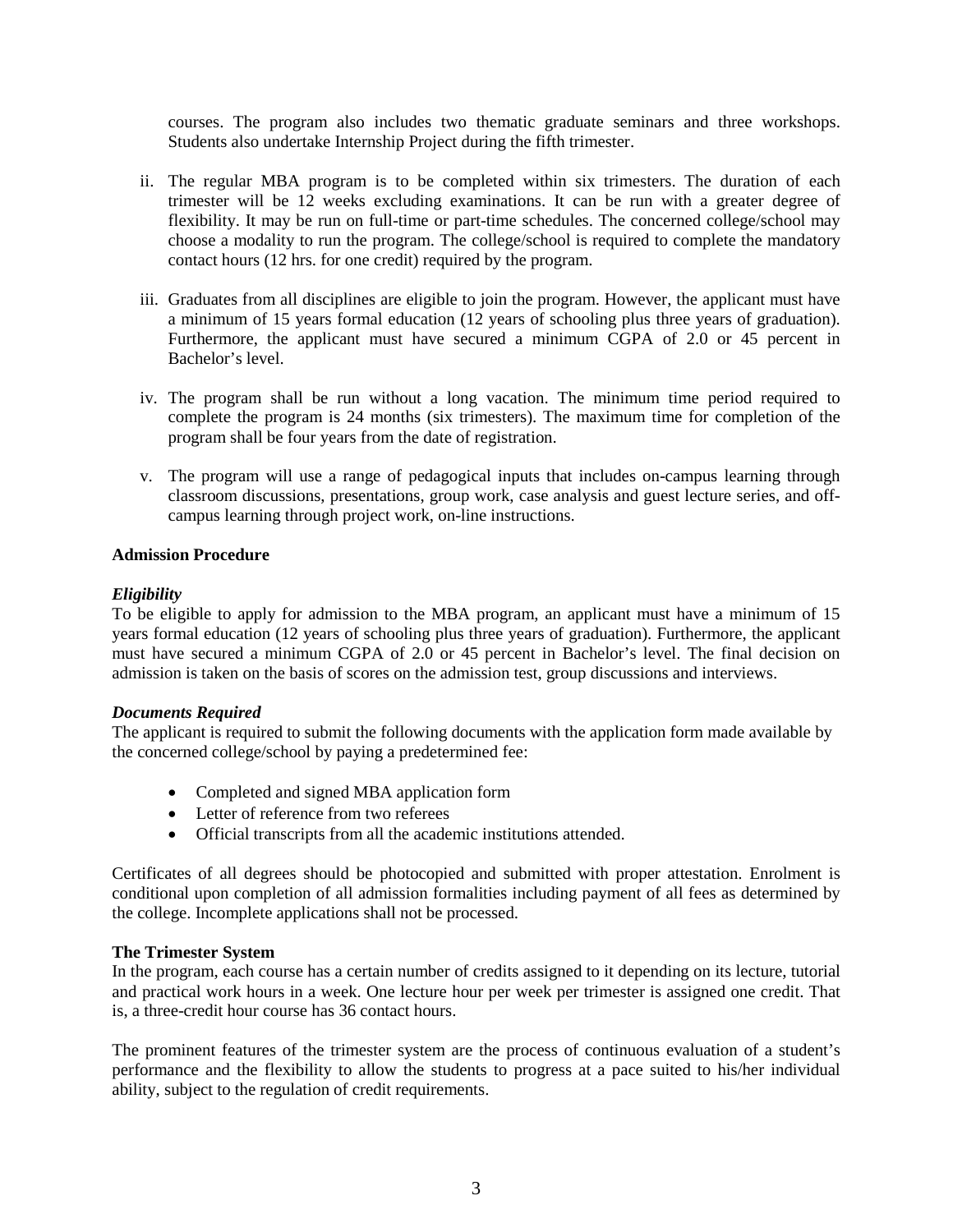#### A**cademic Schedule and Course Registration**

The academic session consists of four terms. However, admission to the program will only be given twice a year as per the schedule published by the Office of the Dean.

Students are required to register courses at the beginning of each trimester. Since registration is a very important procedural part of the credit system, all students must present themselves at the college. Registration in absence may be allowed only in rare cases at the discretion of the principal. A student's nominee cannot register for courses but will only be allowed to complete other formalities.

#### **Addition and Withdrawal from Courses**

**A** student would have the option to add or drop from the course. This can, however, be done only during the first week of the trimester. A student wishing to withdraw from a course, should apply on the prescribed form within two weeks from the starting date of the trimester. A full-time student has to take a minimum of 10 credits in a trimester.

#### **Attendance Requirements**

The students must attain every lecture, tutorial and practical class. However, to accommodate for late registration, sickness and other such contingencies, the attendance requirements will be a minimum of 80% of the classes actually held.

#### **Normal and Maximum Duration of Study**

The normal duration and the maximum duration for the completion of the requirements for the various programs are as follows:

*Normal duration: 24 months (6 trimesters) Maximum credit accumulation period: 4+1 years from the date of registration.* 

(All the courses have to be completed within four years, and additional one year can be given to thesis work on special request upon the approval of concerned authority)

#### **Repeating a Course**

A course may be taken only once for grade. Since passing of all courses individually is a degree requirement, the student must reappear the failed courses when offered and must complete. A student will be allowed to reappear maximum of two passed courses to achieve a minimum CGPA of 3.0. The grade earned on the reappeared examinations will substitute the earlier grade earned by the student in that course. A student can retake a course only when it is offered by the college/university.

#### **Evaluation System**

A student's performance in a course is evaluated internally by the concerned faculty member and externally by the Office of the Controller of Examinations (COE). Students are required to take trimesterend examinations. The first and the last trimester courses shall have a 60% weight on internal ongoing evaluation and a 40% weight on the external examinations. The trimester-end examinations of the first and final trimesters shall be conducted externally by the COE.

The college/school shall organize the evaluation of all core, functional, concentration, and elective courses under the close supervision and monitoring by the COE and Office of the Dean. Detailed instructions to this effect will be issued by the Office of the Dean. The college/school shall also be responsible for evaluating the Internship Project, graduate seminar, practicum, and the Graduate Research Project.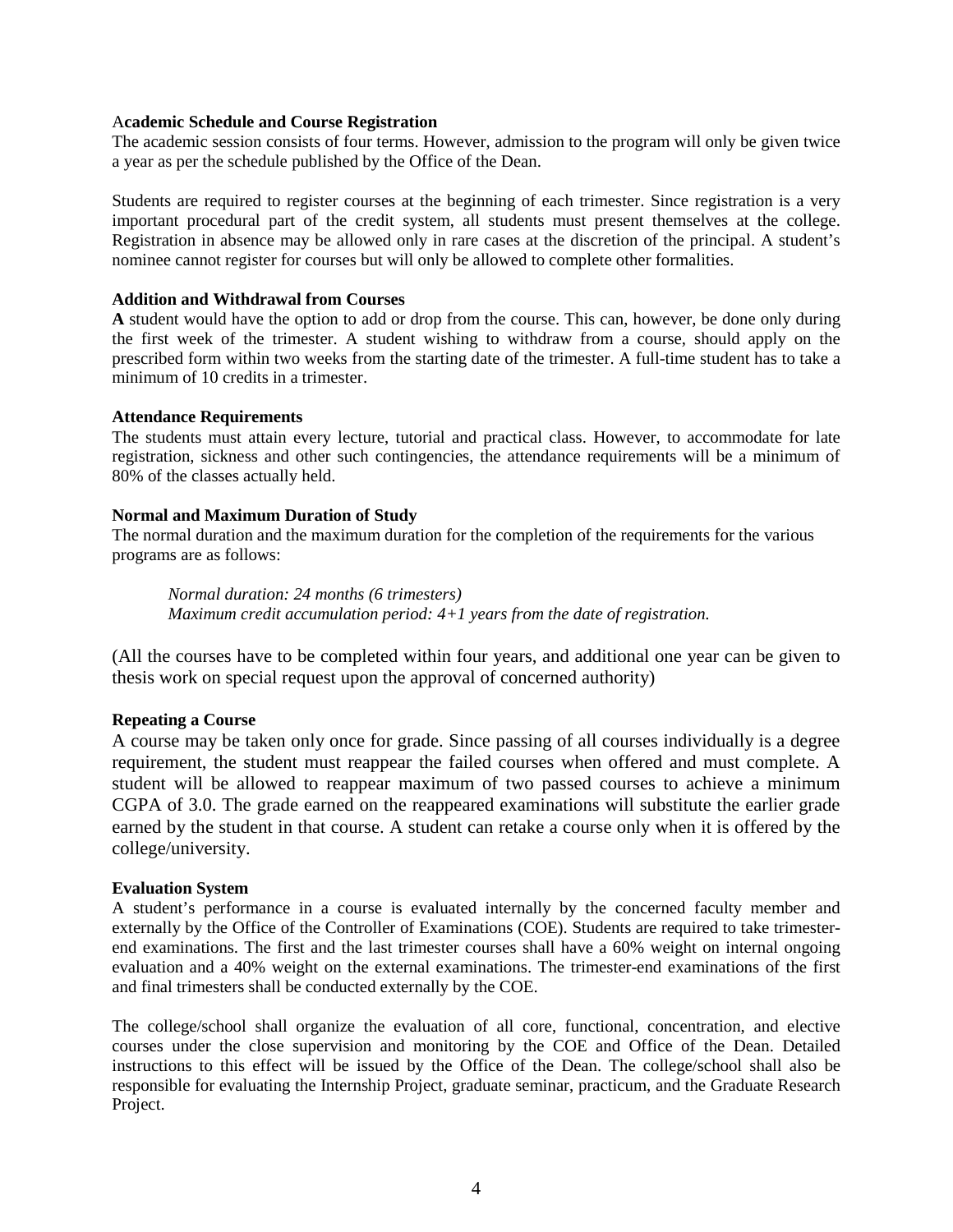Students are required to take evaluations immediately after the completion of each module. The concerned colleges must submit marks secured by the students in each evaluation to the COE within two weeks from the completion of the tests.

The pass mark in each course will be a minimum Grade of C or GPA of 2.0. However, students must secure a minimum CGPA of 3.0 at the end of the program.

#### **Grading System**

Pokhara University follows a four-point letter grade system. The letter grades awarded to students will be as follows:

| <b>Grade</b> | <b>Grade points</b> | <b>Description</b>        |
|--------------|---------------------|---------------------------|
| $\mathbf{A}$ | 4.0                 | Excellent                 |
| $A-$         | 3.7                 |                           |
| $B+$         | 3.3                 | Good                      |
| $\, {\bf B}$ | 3.0                 | Fair                      |
| $B-$         | 2.7                 |                           |
| $C+$         | 2.3                 |                           |
| $\mathsf{C}$ | 2.0                 | Pass in Individual Course |
| $\mathbf{F}$ | 0.0                 | Fail                      |

Only in very rare and unusual circumstances, if a student cannot finish all the required works for the course, he/she may be awarded an incomplete grade 'I'. If all the required works are not completed within the following trimester, the grade of 'I' will automatically be converted into 'F'. The performance of a student is evaluated in terms of the following index:

The cumulative grade point average (CGPA) which is the grade point average for all completed trimester and is given by:

$$
C = \frac{C}{T} \qquad \frac{T}{n} \qquad \frac{h}{n} \qquad \frac{D}{n} \qquad \frac{f}{n} \qquad \frac{d}{n} \qquad \frac{d}{n} \qquad \frac{d}{n} \qquad \frac{d}{n} \qquad \frac{d}{n}
$$

#### **Degree Requirements**

- To graduate from the MBA program, a student should have a 'C' or better grade in each of the courses as specified in the curricular structure section;
- completed all the courses, project work and internship as specified in the curricular structure section within the maximum time period specified in the normal and maximum duration of the study section;
- have a final CGPA of 3 or better on the University's 4.0 grade scale, and
- No outstanding financial obligations to the University.

#### **Distinction and Dean's List**

A student who obtains a cumulative GPA of *3.75* or better will receive the MBA degree with distinction. The Dean's list recognizes outstanding academic performance in the FMS. To qualify to this list, a student must have a CGPA of 3.80 or better.

#### **Credit Transfer and Withdrawal**

A maximum of 25% of the total credit hours of course work completed by a student in an equivalent program of a recognized university/institution may be transferred/waived for credit by the Dean on the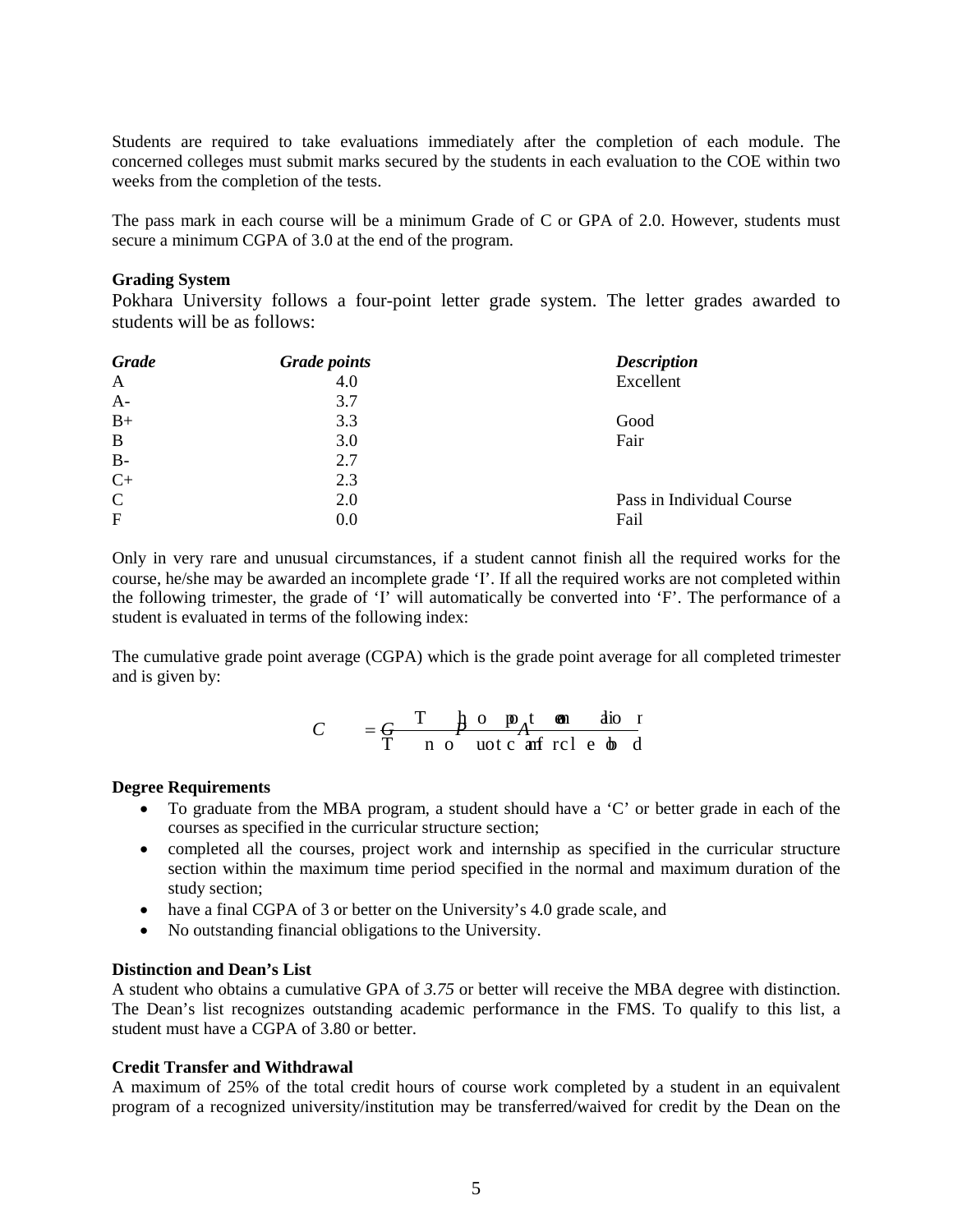recommendation of the principal/head of the school/college. However, for such transfer of credit, a student must have received a grade of 'B' or better in the respective course. Courses taken more than two years earlier than the date of application will not be accepted for transfer of credit.

Credit transfers will also be allowed from different programs of Pokhara University. In such cases, all credits earned by students in compatible courses with a minimum grade of B may be transferred to the new program.

The student may apply for withdrawal from the entire trimester only on medical grounds. However, partial withdrawal from courses registered in a trimester will not be considered.

#### **Unfair Means**

Students are strictly forbidden from adopting unfair means in class assignments, tests, report-writing and final examination. The following would be considered as adoption of unfair means during examination:

- Communicating with fellow students for obtaining help.
- Copying form another student's script/report/paper.
- Copying from disk, mobile, palm of hand or other incriminating documents and equipment.
- Possession of any incriminating documents, whether used or not.
- Any approach in direct or indirect form to influence teacher concerning grade.
- Unruly behavior which disrupts academic program.

If the instructor detects a student using unfair means, the student may be given an 'F' grade at the discretion of the Examination Board. Adoption of unfair means may result in the dismissal of the student from the program and expulsion of the student from the college and as such from Pokhara University.

#### **Dismissal from the Program**

A student is normally expected to obtain a GPA of 3.0 in the trimester-end examinations of the MBA program. If a student's performance falls short of maintaining this CGPA continuously over the trimesters, he/she may be advised to leave the program or dismissed from the program.

#### **Curricular Structure**

The MBA students are required to complete 27 courses, and four practicum and graduate seminars (equivalent to 66 credit hours). Students are required to complete 7 foundation and analytical tool courses (18 credits), 10 core and functional courses (20 credits), 2 capstone courses (6 credits), 4 concentration courses (8 credits), 2 electives (4 credits), and graduate research project, internship, seminars, and other projects (10 credits).

The first trimester is focused on developing the foundation required for learning the core/functional area and integrative courses. Students are required to attend classes in the college and take written examinations conducted by COE, PU to be held at the end of the first trimester and the final trimester. However, for the evening MBA program, a separate course cycle will be announced by the Office of the Dean.

#### **Term I**

| STT 501 Business Statistics              | (3.0) |
|------------------------------------------|-------|
| ECO 511 Economic Analysis for Business   | (3.0) |
| IMS 521 Management Information System    | (3.0) |
| ACC 515 Financial Reporting and Analysis | (3.0) |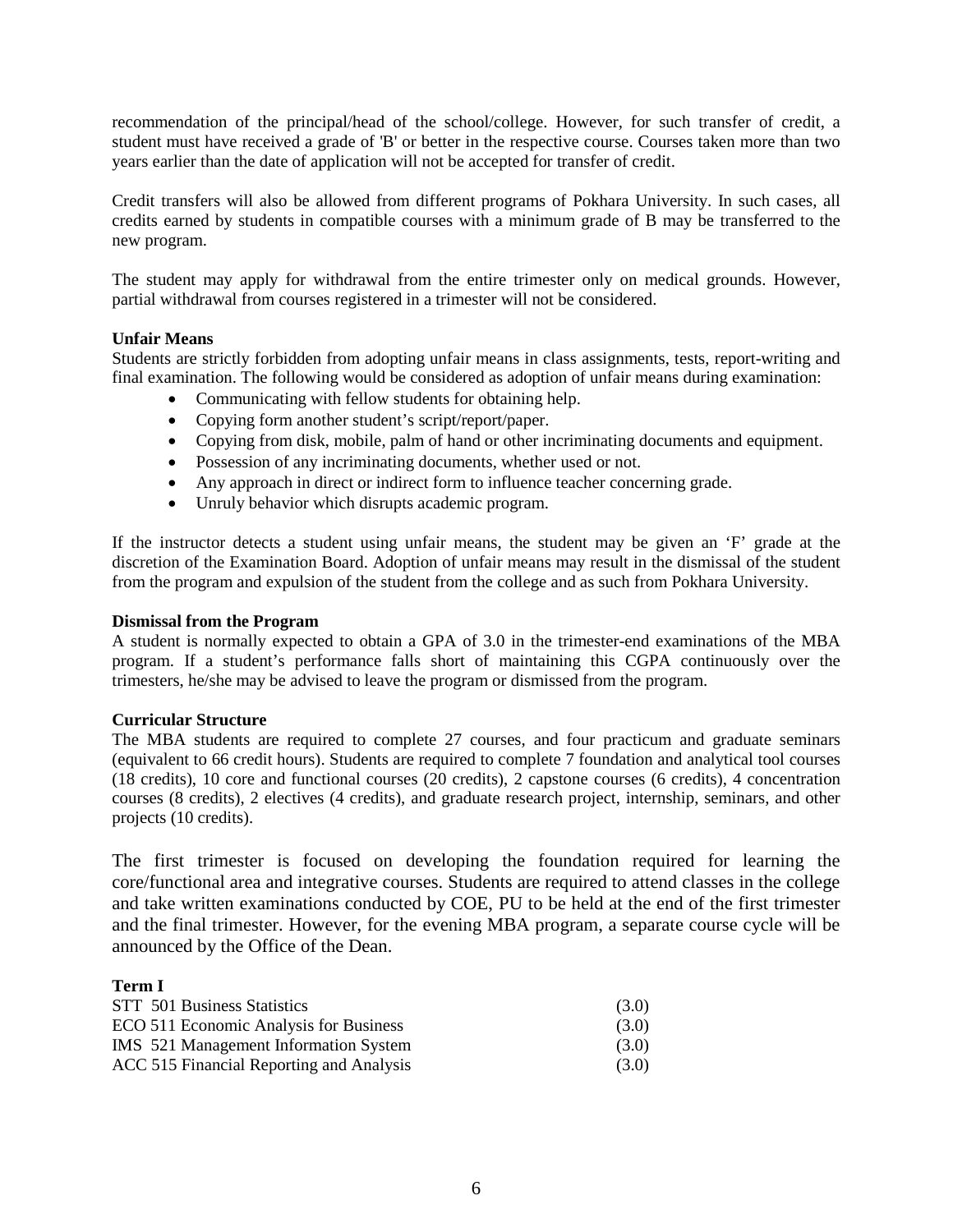| <b>Term II</b>                                      |       |
|-----------------------------------------------------|-------|
| MGT 541 Emerging Concepts in Management             | (2.0) |
| COM 505 Managerial Communication                    | (2.0) |
| STT 502 Data Analysis for Decision Modeling         | (2.0) |
| ECO 512 Macroeconomics and the Global Economy       | (2.0) |
| MGT 542 OB and Leadership                           | (2.0) |
| COM 506 Communication Skill Practicum               | (1.0) |
| <b>Term III</b>                                     |       |
| ACC 516 Managerial Accounting                       | (2.0) |
| FIN 531 Financial Management                        | (2.0) |
| MKT 561 Marketing Management                        | (2.0) |
| MGT 543 Human Resource Management                   | (2.0) |
| RES 611 Business Research Methodology               | (2.0) |
| IMS 522 e-Commerce: Practicum                       | (1.0) |
| <b>Term IV</b>                                      |       |
| MGT 544 Entrepreneurship and Innovation             | (2.0) |
| <b>MGT 545 International Business</b>               | (2.0) |
| MGT 546 Operations and Service Management           | (2.0) |
| Concentration I                                     | (2.0) |
| <b>Concentration II</b>                             | (2.0) |
| MGT 547 Business Development Plan: Graduate Seminar | (1.0) |
| <b>Term V</b>                                       |       |
| <b>Concentration III</b>                            | (2.0) |
| <b>Concentration IV</b>                             | (2.0) |
| Elective I                                          | (2.0) |
| Elective II                                         | (2.0) |
| MGT 548 Internship                                  | (3.0) |
| <b>Term VI</b>                                      |       |
| MGT 549 Business Environment Analysis               | (3.0) |
| MGT 550 Strategic Management                        | (3.0) |
| RES 612 Graduate Research Project                   | (3.0) |
| MGT 551 Corporate Governance: Graduate Seminar      | (1.0) |

#### **Concentration Areas**

Pokhara University offers several career-focused concentrations. These courses allow students to gain additional knowledge and skills on specific concentration areas. The students are required to select any four courses from any one of the following concentration areas.

#### *Finance*

(4 courses of 2.0 credits each)

FIN 632 Financial Institutions and Markets FIN 633 Portfolio Management and Security Analysis FIN 634 International Finance FIN 635 Financial Derivatives and Risk Management FIN 636 Management of Capital Investment Decisions FIN 637 Corporate Financing Decisions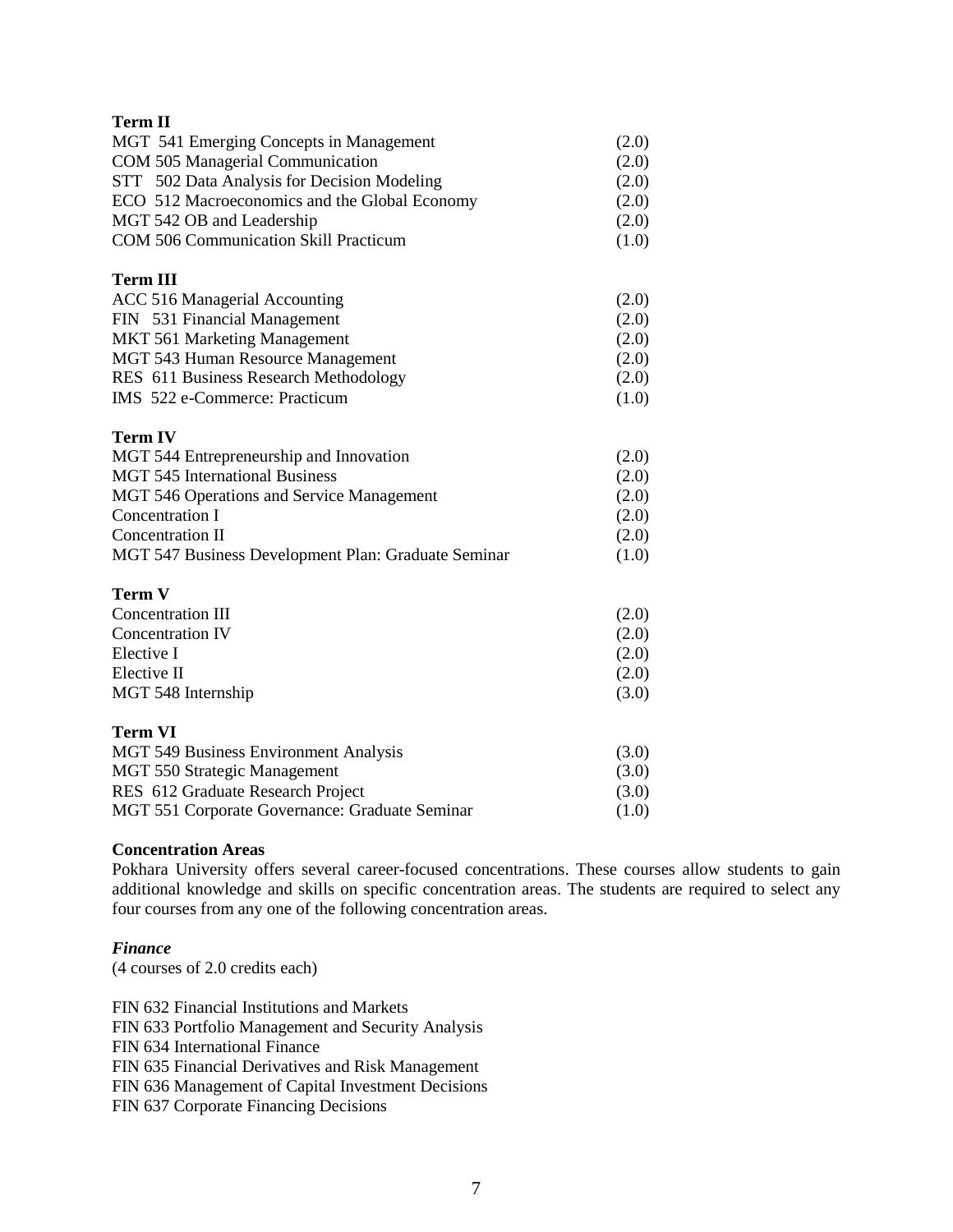FIN 638 Working Capital Management FIN 639 Financial Restructuring Strategy

#### *Marketing*

(4 courses of 2.0 credits each)

MKT 662 Service Marketing Strategy MKT 663 Marketing Research MKT 664 Consumer Behavior MKT 665 Promotions Management MKT 666 Global Marketing MKT 667 Strategic Brand Management

#### *Management Science and Systems*

(4 courses of 2.0 credits each)

MSC 621 Business Processing Re-engineering MSC 622 Total Quality Management MSC 623 System Analysis and Design MSC 624 Optimization Theory MSC 625 Decision Support System MSC 626 Supply Chain and Global Operations MSC 627 Database Management MSC 628 Business Simulation

#### *Human Resource Management*

(4 courses of 2.0 credits each)

MGT 671 HRD Strategies MGT 672 Compensation Management MGT 673 Career Development Strategies in HRM MGT 674 Employee Relations Management MGT 675 Performance Management MGT 676 International HRM MGT 677 Seminar in HRM

#### *General Management*

(4 courses of 2.0 credits each)

MGT 651 Organizational Development MGT 652 International Management MGT 653 Management Challenges in Emerging Economies MGT 654 Conflict Management and Negotiation Strategies MGT 655 Managing for Quality Improvement MGT 656 Knowledge Management MGT 657 Competitive Strategy MGT 658 Seminar in General Management

#### **Electives**

(2 courses of 2.0 credits each)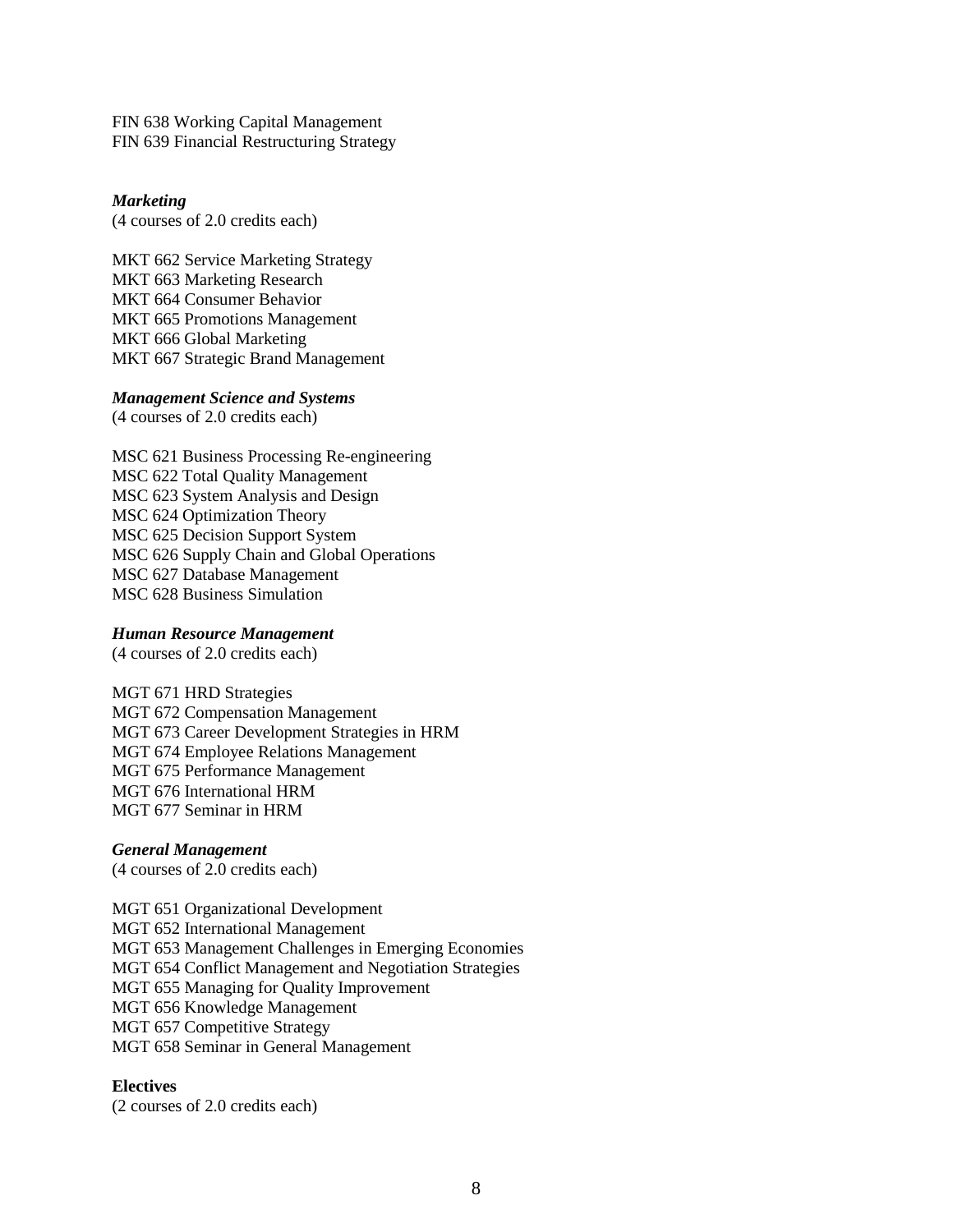The following courses have been identified for electives. These courses offer students the flexibility to customize their needs and meet their career interests and goals. These are basically sectoral and application courses which address the systematic integration across all of business disciplines. Hence, a wide range of elective options may be offered by a college/school. A college/school can also develop and offer such sector-focused elective courses with the prior approval of the Subject Committee and the Dean.

MGT 681 Real Estate Management MSC 629 Management of Technology MGT 682 Tourism and Hospitality Management FIN 640 Insurance and Risk Management ACC 630 Business Tax Planning MGT 683 Project Management FIN 641 Bank Operations and Management MGT 684 Multinational Management MGT 685 Social Entrepreneurship MGT 686 Strategies for Sustainable Management MGT 687 Management of Service Sector Organizations MGT 688 Productivity Perspective in Management Development MKT 668 Rural Marketing and Agribusiness ECO 681 Econometrics ECO 682 Monetary Economics

#### **Internship Program**

Students are required to go for business exposure to assigned organizations for a period of 8 to 10 weeks under the Internship Program. Students are required to present the Internship Project Report in the prescribed format. The evaluation of the Internship shall be based on confidential report of the host organization (40 percent) and presentation of the Internship Project Report in a seminar (60 percent).

#### **Graduate Research Project**

Towards the end of their study period, participating students are required to undertake a research assignment and prepare an integrative research report in any areas of management as approved by the college/school. Students are required to attend the viva-voce examination and give a seminar presentation of their report as organized by the college/school. The weightage given for viva and the research report will be 25% and 75% respectively. For the evaluation of the research report, the college/school shall appoint internal and external examiners. The external examiner shall be appointed from the list approved by the Office of the Dean.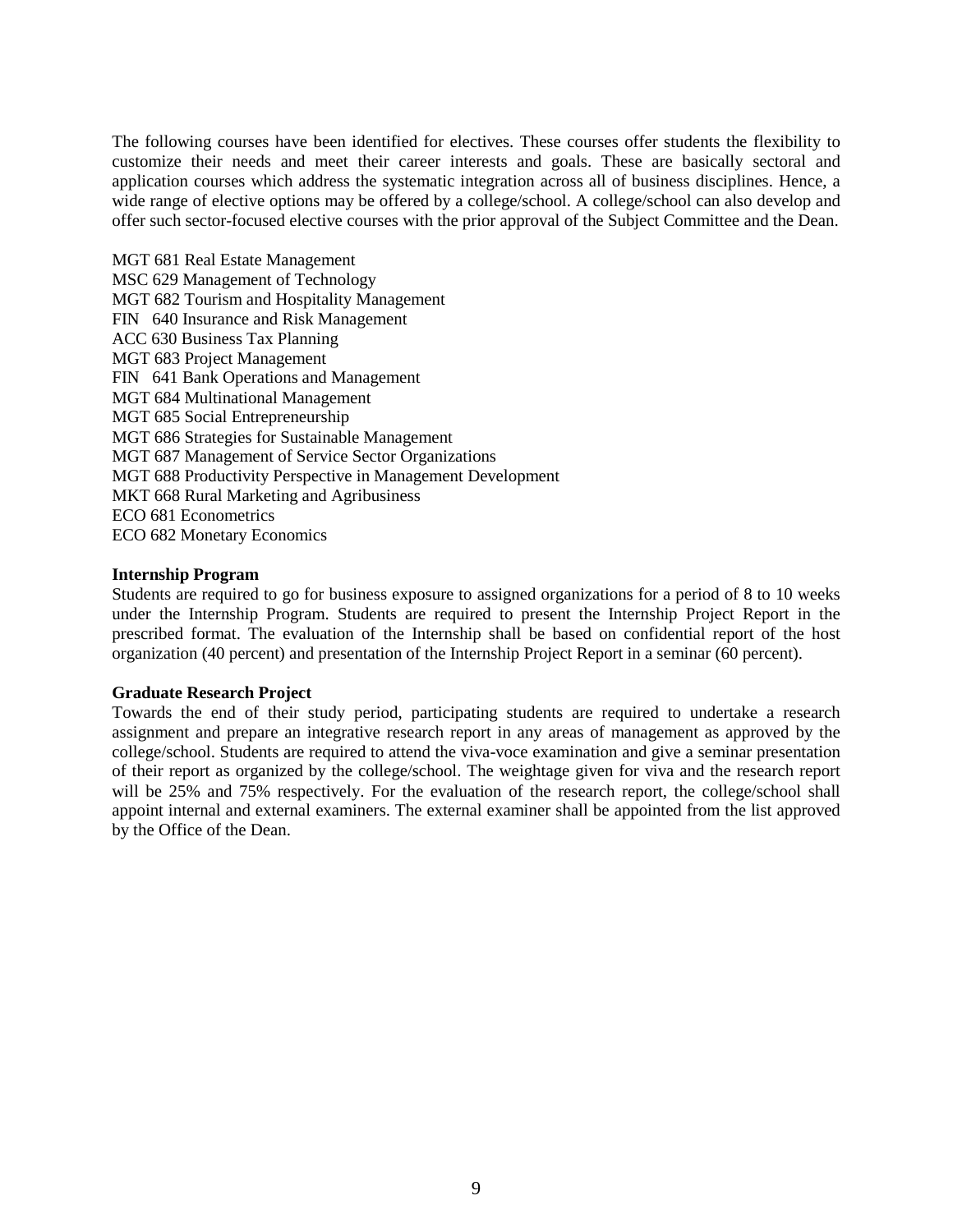### **Course Descriptions**

#### **STT 501 Business Statistics**

This course is designed to familiarize students with basic concepts in statistics. The contents include the data analysis techniques, the study of probability and measures of uncertainty, discrete and continuous distribution, estimation, hypothesis testing, correlation and regression analysis, and the application of statistical methods for decision-making with emphasis on business application. Throughout the course students will utilize the technology to gather, organize, and summarize the data into meaningful information. Further, students will apply the software to draw inferences from the data so that appropriate decisions can be recommended.

#### **ECO 511 Economic Analysis for Business**

This is an intensive course that stresses functioning of the market system. The purpose of the course is to investigate and analyze the theoretical and analytical tools of microeconomics, with emphasis upon their application to business decision-making. Topics include demand and supply analysis, decision theory, production and cost theory, market structure and competition, price determination, competitive strategy, economies of scale and scope, employment of factors of production, and profit strategies. What will be emphasized throughout this course are reasoning and problem-solving. Cases will examine how economic principles apply to the actual business world.

#### **IMS 521 Management Information System**

This course is designed to provide a comprehensive knowledge to students to understand the importance of information systems in managing business organizations. The course basically deals with the development, application, analysis and evaluation of the information system. The contents include basic concepts, information technologies, business applications, development processes, managerial challenges and ethical issues, strategic planning of information systems, and the use of information for competitive advantage. Appropriate application software will be used to get hands-on experience, to analyze cases, and to complete class projects.

#### **ACC 515 Financial Reporting and Analysis**

This is an introductory course in financial reporting and analysis. Accordingly, the key objective of this course is to provide students with the basic concepts and practices of financial reporting and analysis. It also aims to prepare students for specialization courses on accounting and finance. First, it introduces the legal and practical aspects of financial accounting, handling of transactions and preparation of financial statements. It then discusses the accounting and disclosure of major components of financial statements. In the third module, the course covers the concepts and practice of the analysis and interpretation of financial statements including analysis for investment in securities.

#### **MGT 541 Emerging Concepts in Management**

The purpose of this course is to provide an overview of the emerging principles and concepts in management. The course will cover current management theories and practices, managerial roles and responsibilities, investigation and review of historical foundations and approaches, managerial functions of planning, organizing, staffing, directing, and controlling, and an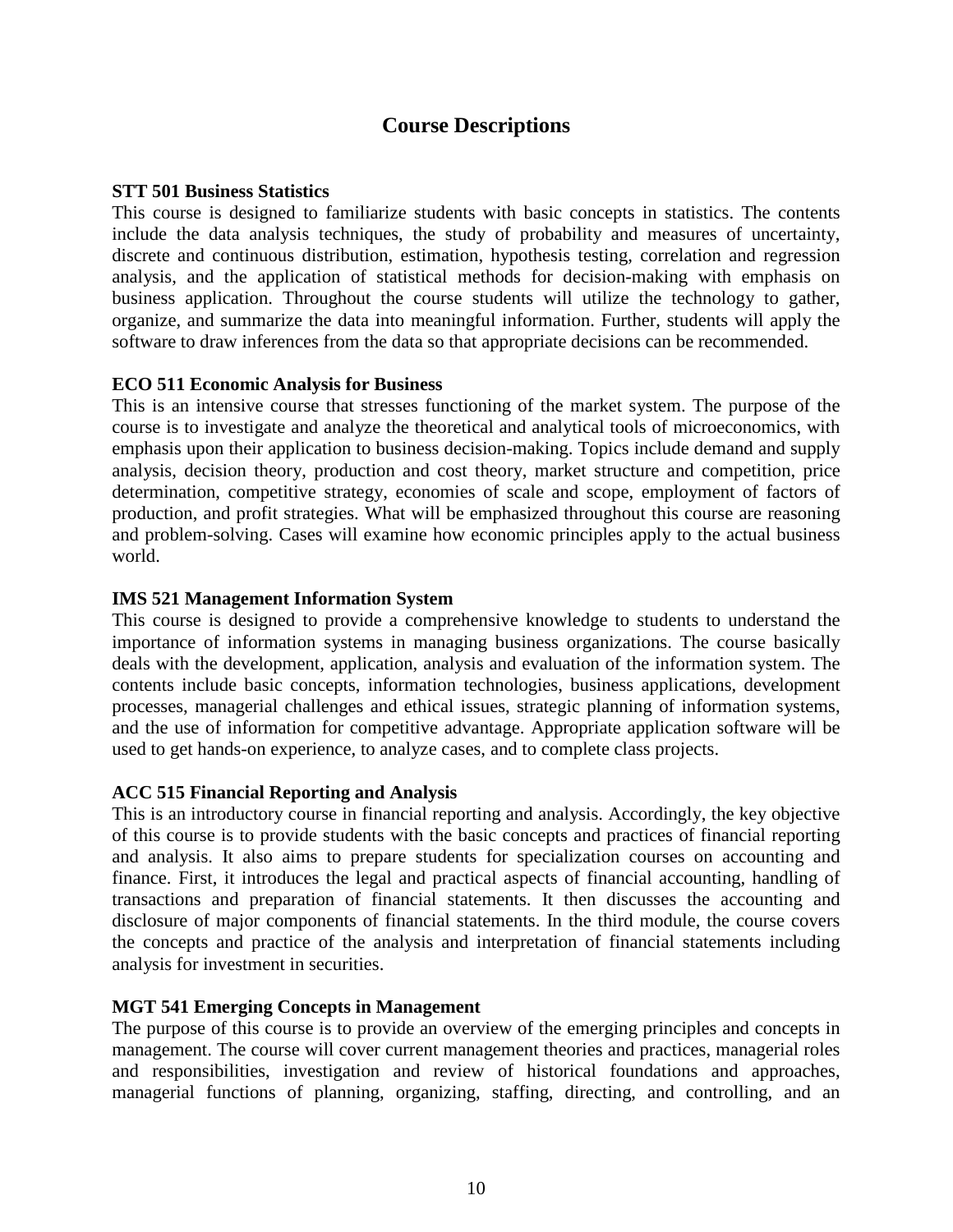understanding of human behavior and the impact of demographic diversity on organizations. The course also defines the basic tasks of the manager in establishing the work environment, making decisions, setting objectives, goals and strategies, allocating resources, and executing programs to assure quality standards.

#### **COM 505 Managerial Communication**

The purpose of this course is to develop communication skills as a strategic competence for managers in organizations. The course amalgamates the business communication theories and practices. Sensitizing the students how effective communication is critical for their professional and personal life, the course covers some topics ranging from process and barriers of communication to cross-cultural and non-verbal aspects of communication. Specific topics include importance, process and barriers of communication; cross-cultural communication; holding meetings, negotiating with parties and conflict resolutions. The course also includes skills of working in teams and developing of interpersonal communication skills along with the strategies involved in communicating with media. The instructor can incorporate other materials stimulating the student's desire to learn a wide range of issues because only with the habit of reading they can develop life-long ability to communicate effectively. Students will make presentations, have group discussions, involve in project works, and practice exercises for achieving the objectives set for this course.

#### **STT 502 Data Analysis for Decision Modeling**

This course has two components: data analysis and decision modeling. Data analysis focuses on exploratory data analysis and multiple regression models to support management decisions. Topics in this component of the course include regression analysis and models, time series analysis, and forecasting. Decision modeling of organizational systems uses mathematical and computer models to provide quantitative perspective on identifying, analyzing and solving complex decision problems. Topics in this component of the course include linear programming models and applications, sensitivity analysis, integer programming models, and network models with emphasis on business application.

### **ECO 512 Macroeconomics and the Global Economy**

This course is intended to provide a foundation in macroeconomics. The course is intensive and introduces students to macroeconomic theory and application as they pertain to the business decisions. Topics include measurement of GDP, inflation, monetary and fiscal policy, impact of economic policy on the behavior of individuals and organizations, fluctuations and business cycles, economic growth, employment issues, emerging global economic issues, and nature of the expanding global economy. All topics are discussed with emphasis on real-world application. Case studies and current economic trends and developments are examined in a global perspective.

#### **MGT 542 Organizational Behavior (OB) and Leadership**

This course is designed to encourage the application of diverse conceptual and theoretical perspectives to the analysis and control of behavior in organizations. The contents of the course include the interaction between individual behavior in organization, group behavior in organization, and organizational behavior in social systems. The study of individual behavior patterns, perception, superior-subordinate relations, group dynamics, communication,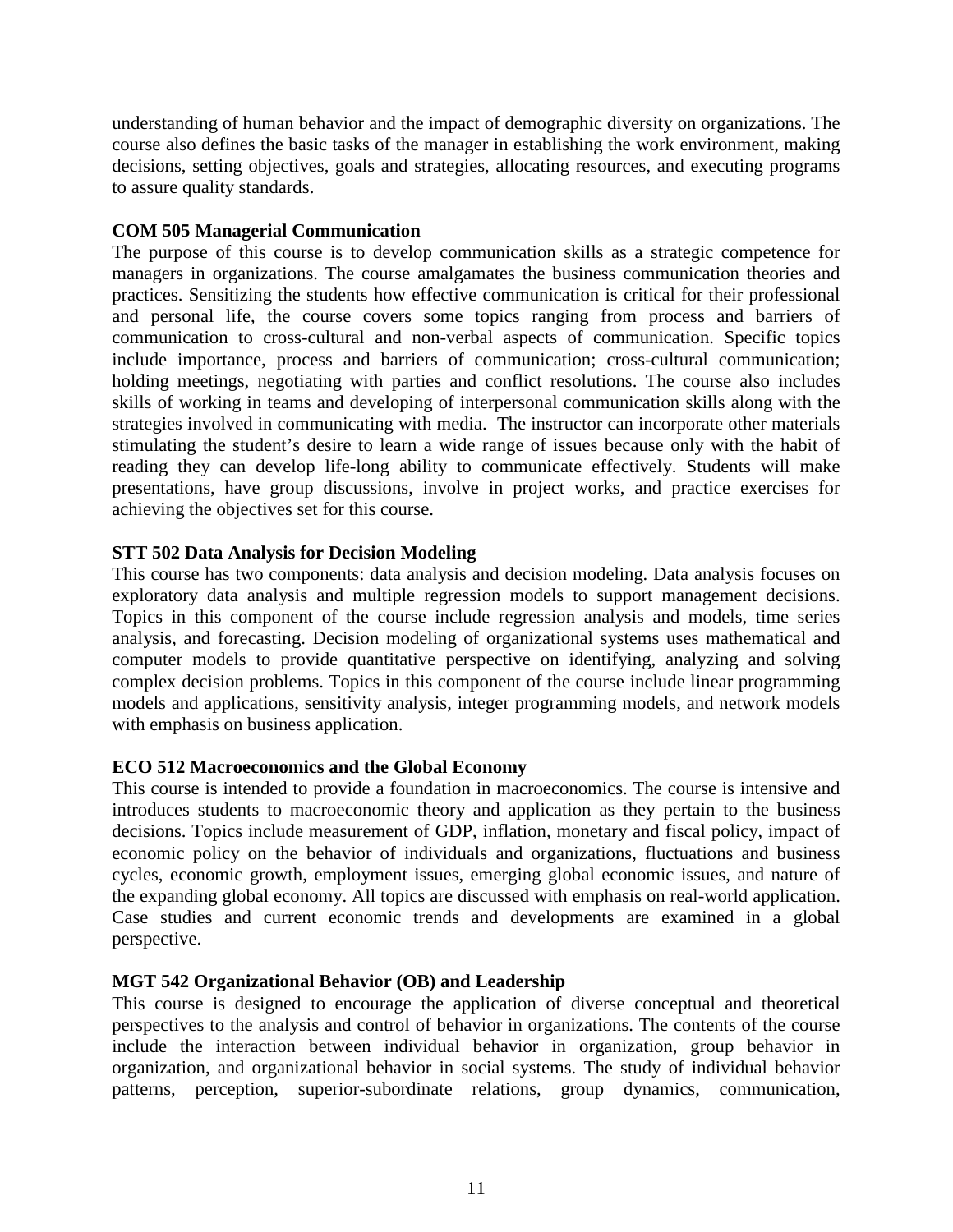interpersonal relationships and conflict, motivation, decision-making, leadership behavior and styles, team leadership, ethics and values in leadership, formulation and implementation of change and development strategies, managerial stress and the impact of demographic diversity on organizations will be covered.

#### **COM 506 Communication Skills Practicum**

This course focuses on writing and oral presentation skills of the students. Practices include writing memos, letters, reports and proposals. At the completion of the course, students should have skills in correct, effective and professional writing, and make powerful oral presentations.

### **ACC 516 Managerial Accounting**

The course helps to understand the concepts, tools and techniques of management accounting and controllership functions; measuring income under different techniques for analyzing, decision-making, planning and controlling activities of an organization. Topics covered include measurement, presentation, interpretation, and communication of economic information for managerial functions. Students will be acquainted with activity-based costing, CVP analysis, decision regarding alternative choices, pricing products and services, capital investment models, planning profit through budgets, controlling direct material, direct labour and factory overheads. The course uses case studies and practical exercises to emphasize the application of concepts.

#### **FIN 531 Financial Management**

The aim of this course is to familiarize students with an overview of the principles, methods and practices of financial decision making in firms. Major topics that will be covered include: Nature of financial management: finance in organizational structure of the firm, value maximization goal as a financial decision criterion, financial functions and agency problems. Financial management concepts: financial statements and cash flows, time value of money; Financial planning and forecasting: the financial plan, financial statement forecasting, the AFN formula and simple regression technique. Securities valuation: bond and stock valuation. Strategic investment decision making: estimation of cash flows, estimation of cost of capital, evaluation of cash flows. Strategic financing decision making: operating and financing leverage, EBIT-EPS analysis, breakeven and indifference charts. Dividend policy decision making: nature and types of dividend policy, determinants, stock dividends and stock splits.

### **MKT 561 Marketing Management**

The course aims to develop a strategic perspective of students in marketing management. It builds students' capabilities in analyzing marketing opportunities, developing marketing strategies, and designing implementation plans and programs. This course includes business strategy and sustainable competitive advantage; concept and relevance of strategic market management; analysis of external and internal factors for opportunity identification; formulation of strategy for sustainable competitive advantage; differentiation and positioning strategies; growth and diversification strategies; strategies for the global market; preparation of strategic marketing plan and program formulation; and strategic control.

### **MGT 543 Human Resource Management**

The purpose of this course is to provide students with the knowledge and skills needed to work effectively with human resources to enhance the contributions of all employees to organizational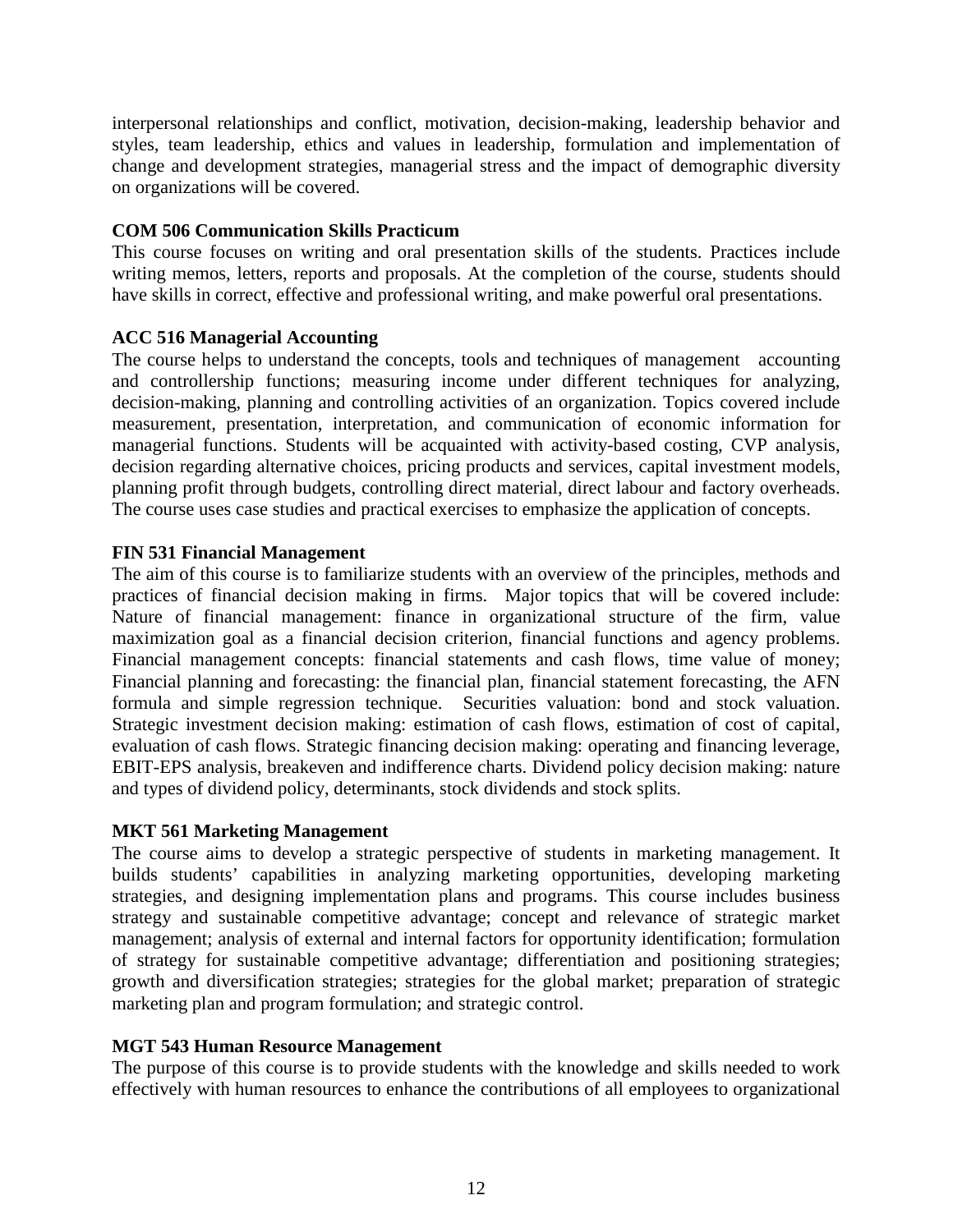effectiveness. This course identifies and defines the role of key functional areas of human resource and examines how these areas support management. The course takes a strategic approach and examines how human resource functions such as recruitment, selection, performance appraisal, career development, promotion of personal skills, work-family conflict, and compensation can impact organizations' productivity and success. The course underscores the need to understand the dynamic nature of human resources in organizations. It highlights professional handling of human resource through process of setting objectives and standards, measurements of results, policies, periodic job analysis to identify variances in requirements of attitude, skills, and knowledge in existing and redesigned jobs.

#### **RES 611 Business Research Methodology**

This course is devoted to develop an understanding and skills of research in students. The course deals with the tools, techniques, and the changing paradigms of social science research, and their application to business research. The topics covered are the research process, management research methods, literature review, formulation of the problem and related hypothesis, theoretical framework, research designs, qualitative research, sampling techniques, measurement and scaling, use of primary and secondary data sources, construction of questionnaires, interviewing techniques, sources of qualitative data, observation and participative research, data preparation and analysis, writing research reports, citation and referencing styles, and writing research proposals.

#### **IMS 522 E-Commerce: Practicum**

This course will introduce students to electronic business. It will cover such diverse practical issues as: e-commerce payment mechanisms, encryption and authentication of data, web assurance, electronic data interchange, legal issues on the web, and web marketing. There will also be a lab component that will provide students with exposure to practice in web page design and creation.

#### **MGT 544 Entrepreneurship and Innovation**

This course is designed to identify and analyze the factors that contribute to the creation of successful new ventures and to highlight the process of creating and managing a new business. This course covers the entrepreneurial process from idea generation to implementation. It looks at how ideas are created, assessed, and implemented. The contents of the course will include fundamental theories of entrepreneurship and characteristics of entrepreneurship, environmental conditions, scanning and evaluations, opportunity recognition, strategic process, business plans for entrepreneurial ventures, family business succession strategy, and entrepreneurial leadership and innovation. Entrepreneurship foundation will examine how corporate managers may capture the initiative in trying new ideas and developing internal markets for their business organizations. For this course, readings, cases, and project work will be used as teaching pedagogy.

#### **MGT 545 International Business**

The objective of this course is to familiarize students with the environment and challenges of doing business abroad. The course will present students with the opportunities to explore a number of issues and concerns relating to international business, from economics and finance to human resources and strategic planning. Topics include country-market differences, socio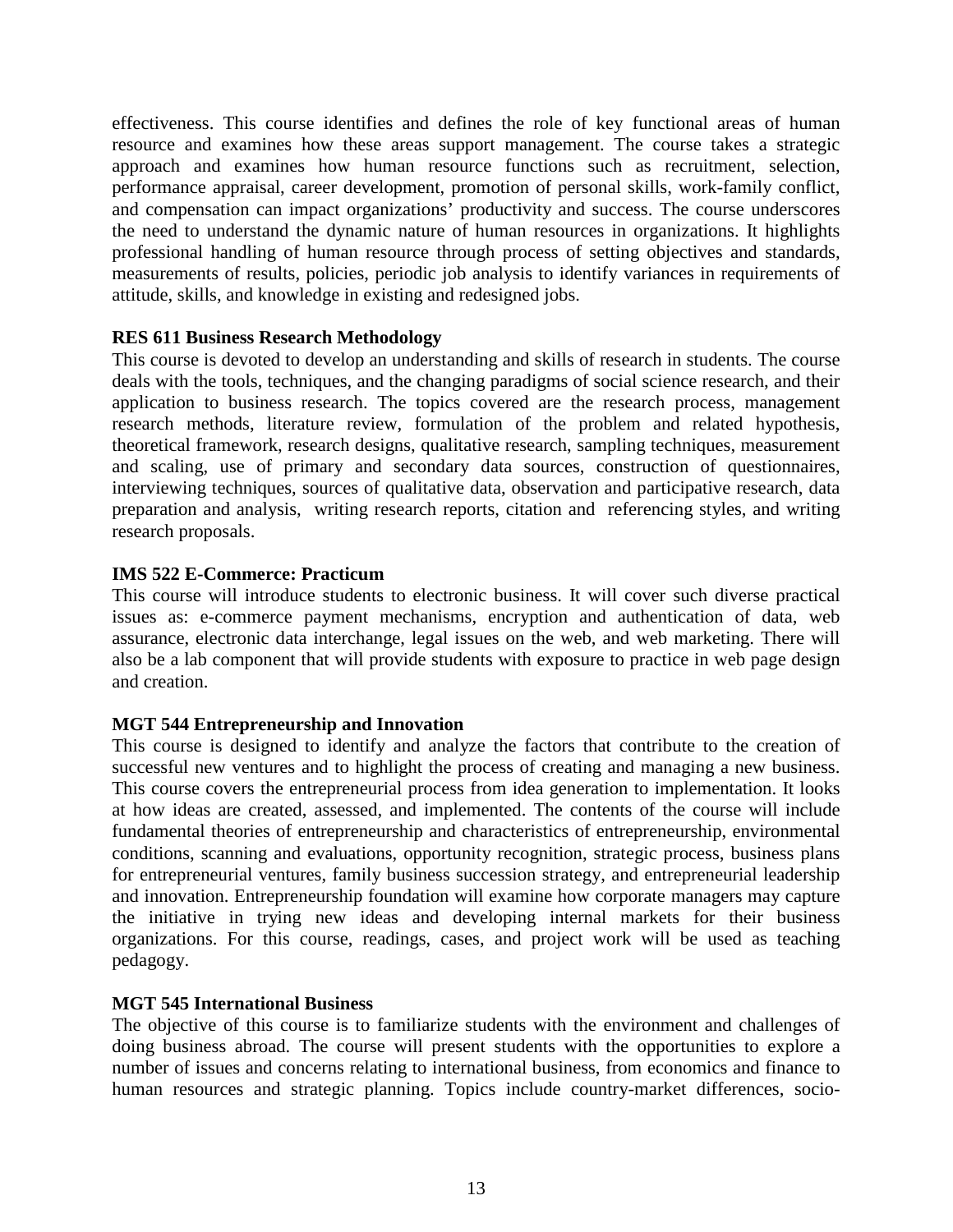cultural, economic, political and competitive environment of international business, trade and investment patterns, the international financial environment, issues in business-government relations, and strategies for international business. Theoretical issues such as globalization, regional economic integration, modes of entry into a foreign market, etc. will be explained. Based upon theories of firms and organizations, the operations of MNCs and problems inherent will also be discussed. Case analysis and short simulations will be the primary modes of instruction.

#### **MGT 546 Operations and Service Management**

The course focuses on the problem facing managers in the area of producing goods and services. Topics include total quality, productivity and competitiveness, product and technology (process) design and selection, planning and controlling of production and service systems, capacity planning, facility location and layout, inventory and supply chain management, and project and service scheduling. Especial emphasis will be given on exponential forecasting, inventory management, work methods, project management, and productivity improvement. Issues specific to global sourcing and risk management in international supply chain will also be explored. This course explores key issues of the operations and service management primarily through case studies, readings, class discussions, and fieldwork.

#### **MGT 547 Business Development Plan: Graduate Seminar**

Starting a new venture is risky and often ends in failure. An effective tool for entrepreneurs who want to reduce risk and better ensure success is a convincing business plan. A business plan serves two purposes. It acts as a roadmap for managers and helps to secure financing. The major course assignment is to prepare a comprehensive, well-researched business plan for a business opportunity chosen by the student. The student begins to identify and explore a business opportunity and ends up with the development, delivery and presentation of a comprehensive business plan for a start-up company. The business plan will contain assessments of market, competitor, cash flow, and financial analysis. A detailed business model and other essential components of the business justification and operations principles will be presented. The student will be required to present his or her BDP where business executives and faculty members will be invited to attend. The evaluation of the BDP shall be based on the written part (60 percent) and presentation (40 percent).

#### **RES 612 Graduate Research Project**

The GRP component of the MBA program involves the preparation and presentation of a research project of approximately 20,000 words in length directed toward the identification of a significant business problem of a company or industry, analysis of the evidences collected, and recommendations for policy making and action based upon a thorough examination of evidence and information relevant to the problem. The GRP will also contain an examination of the published literature and will select a methodology appropriate to the problems investigated. Students will be required to make oral presentation of findings and conclusion of their research work.

#### **MGT 551 Corporate Governance: Graduate Seminar**

This module will cover models, mechanisms, and emerging issues in corporate governance, stakeholder rights and responsibilities, issues pertaining to the board of directors and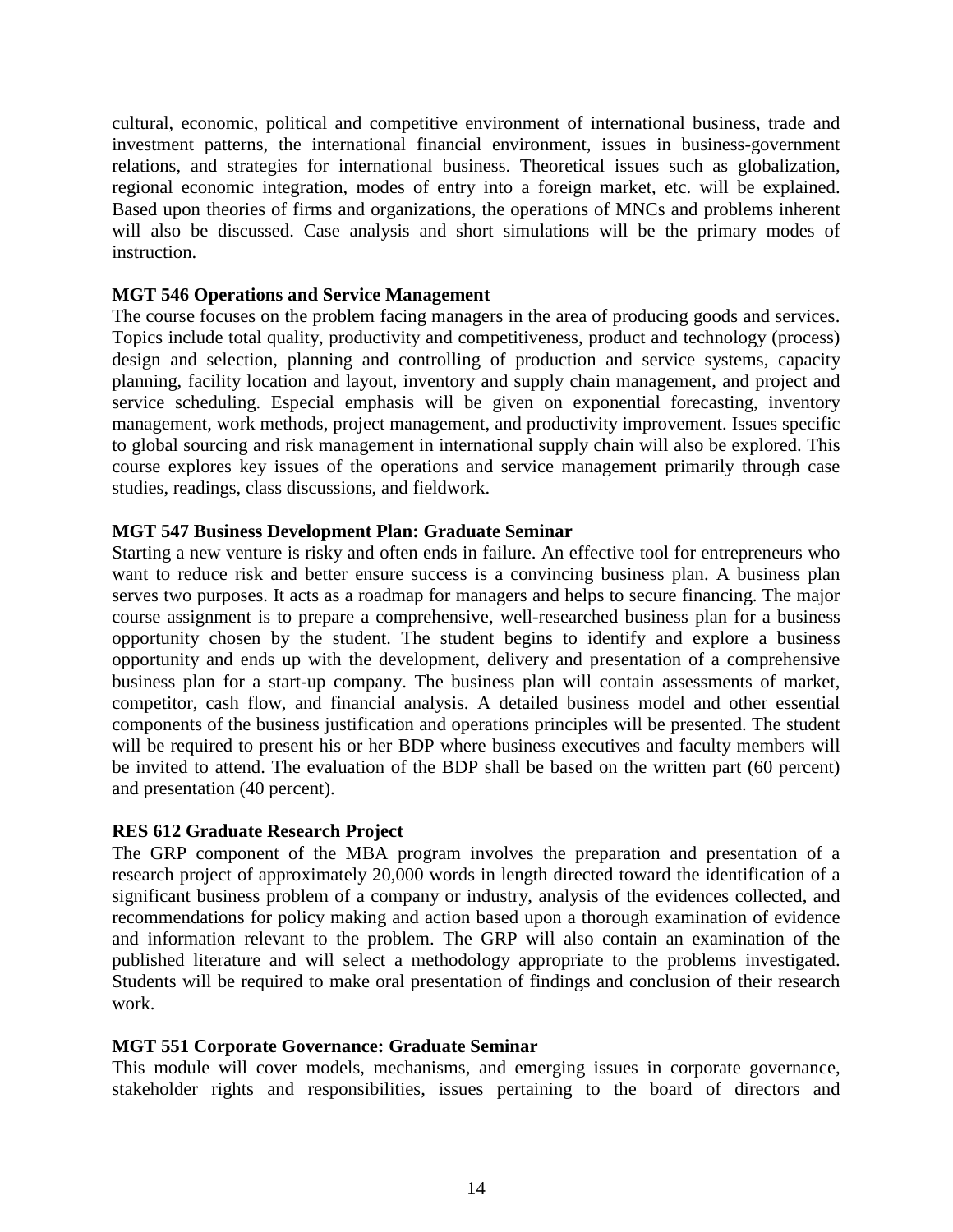management, audit committees, corporate practices and legislations on corporate governance and responsibility. The graduate seminar in corporate governance will address the various contemporary issues through discussion, selected readings and case analysis. Students will examine the current literature on major governance issues and prepare a paper to be presented to the general class as approved by the instructor. The focus of the module will be at the discretion of the instructor.

#### **MGT 549 Business Environment Analysis**

This is a capstone course that stimulates a real business situation. The course aims to familiarize the students with macro-environmental forces affecting business operations in the context of Nepal. This course emphasizes on the review and analysis of major environmental forces. It intends to provide students with concepts and dynamics of how these forces operate and affect the operations of Nepalese business. After completion of this course, the students should be able to identify the opportunities and threats existing in the prevailing situations. The thrust of the course is to develop analytical skills among students rather than just enable them to record and document the facts. The perspective of analysis will be comprehensive, similar to that taken by a CEO. The course is a mix of cases, lectures, projects, and readings.

#### **MGT 550 Strategic Management**

This course aims to familiarize the students to concepts of strategic management. The course explores the issues of defining corporate mission, objectives, and goals. Students focus on the analysis of firm's external internal environment to identify and create competitive advantage and to provide a systematic and effective approach for developing a clear strategic plan. It focuses on the methods of strategic management and business analyses that utilize the entire cross-section of skills that have been developed in the previous trimesters of study. After completion of this course, the students should be able to pull together what they have learned in separate business fields and utilize this knowledge in analysis of complex business problems and formulate strategies accordingly. The use of case studies and their analysis will be the special feature of this course.

### **Finance**

### **FIN 632 Financial Institutions and Markets**

This course intends to familiarize the students with the nature of financial system, its functions, the major parts and components of the financial system, and the principles and practices relating thereto. Major topics that will be covered include: The nature of financial system: introduction and importance, Nepalese financial system. Interest rates: role and importance, determination of interest rates, the term structure of interest rates, efficiency of financial markets. Central bank and monetary policy: role of central bank as regulatory authority of financial markets and institutions, monetary policy as a regulatory instrument. Financial markets and their *modus operendi*: the money market, the bond market, the stock market, and the foreign exchange market. The banking and financial institution industries: management of banks and financial institutions, their structure, saving association and credit unions, banking regulation, the mutual funds, insurance companies and pension funds, investment banks, security brokers and dealers. Risk management of banks and financial institutions: managing different types of risks incurred by banks and financial institutions.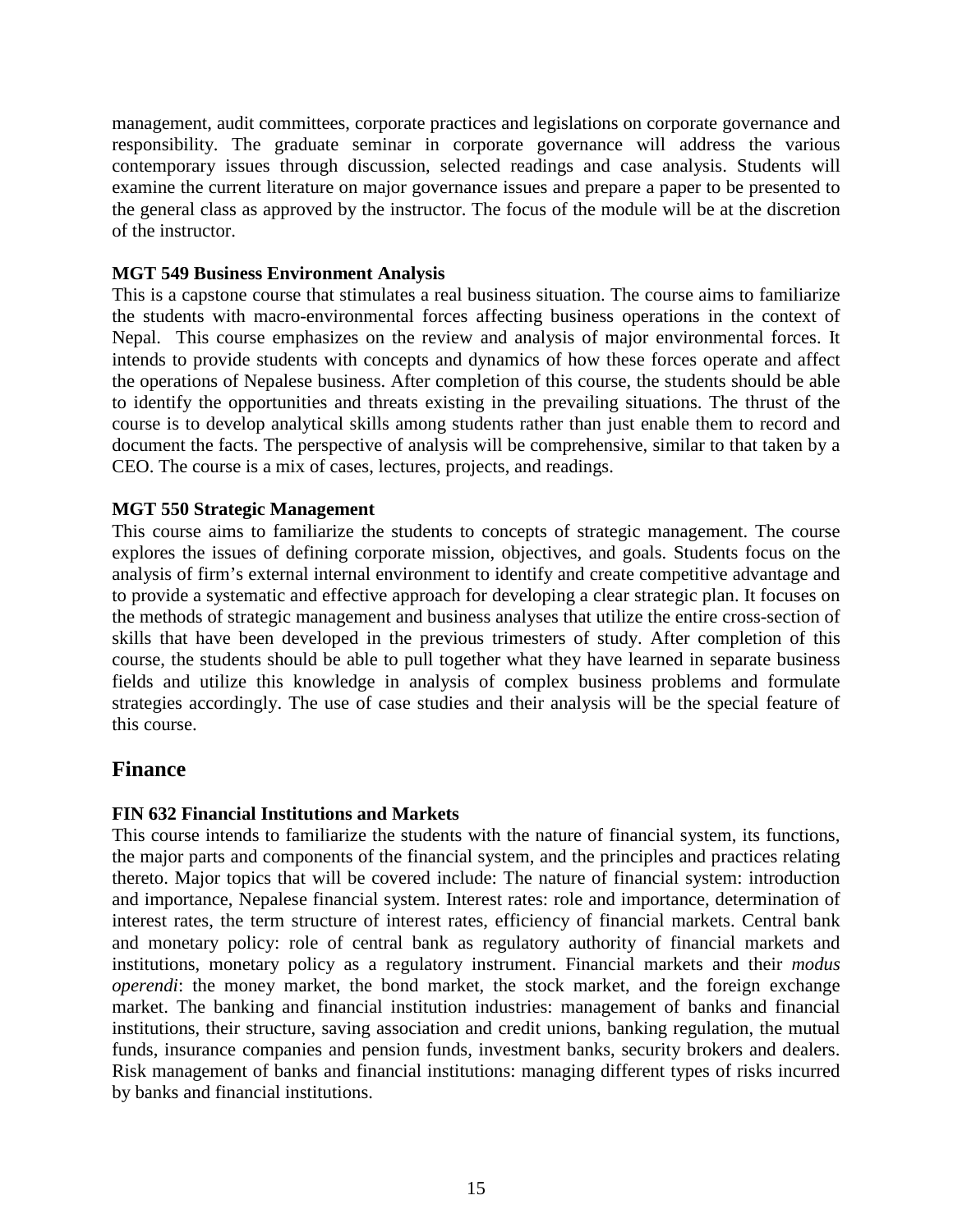#### **FIN 633 Portfolio Management and Security Analysis**

The purpose of this course is to enable students to understand and apply the theories and techniques of analyzing securities in isolation and in the context of portfolio. Major topics that will be covered include: Introduction: the investment environment, markets and instruments, trading of securities. Portfolio theory: risk and risk aversion, capital allocation between the risky and risk-free asset, optimal risky portfolio. Applied portfolio management: portfolio performance evaluation, the process of portfolio management. Analysis of fixed income securities: bond prices and yields, the term structure of interest rates. Analysis of equity security: equity valuation models. Macroeconomic and industry analysis. Equilibrium in capital market: the capital assets pricing model, arbitrage pricing theory, market efficiency.

#### **FIN 634 International Finance**

The purpose of this course is to provide an understanding of the conceptual framework essential for corporate financial decision-making in a multinational context. Major topics that will be covered include: Global financial environment: foreign exchange risks, political risks, financial goals. International Monetary Environment: currency regimes, birth of a global currency, the Asian Crisis. Foreign exchange rate determination: balance of payment approach, parity conditions, prices, interest rates and exchange rates. The foreign exchange market: geographical extent, functions, market participants, foreign exchange rates and quotations. Foreign exchange exposures: types, & measurement of transaction exposure, operating exposure, and accounting exposure. Multinational capital budgeting: foreign complexities, making multinational capital budgeting decisions.

#### **FIN 635 Financial Derivatives and Risk Management**

The aim of this course is to familiarize students with different types of financial derivatives and principles and mechanics of financial derivative markets, and the techniques of financial risk management and their application. Major topics that will be covered include: Introduction. Mechanics of future markets. Determination of forward and future prices. Interest rate futures. Swaps. Mechanics of option markets. Properties of stock options. Option pricing models: binomial model and Black-Scholes-Merton Model. Financial risk management.

#### **FIN 636 Management of Capital Investment Decision**

This course is intended to provide a framework for analyzing capital investment decisions. Major topics that will be covered include: Principles of capital investment. Cost of capital and capital budgeting. Methods of evaluating capital investment projects. Normal and non-normal cash flows. NPV profiles and crossover rate, multiple internal rate of return, modified internal rate of return. Estimation of cash flows, adjusting for inflation. Risks in capital budgeting: project risk analysis, incorporating project risk into capital budgeting, decision tree. Real options. Social cost benefit analysis.

#### **FIN 637 Corporate Financing Decision**

The purpose of this course is to provide an overview of strategic and tactical financing decisions of a firm. Major topics that will be covered include: Optimal capital structure: features and determinants. Types of financing, short-term financing, intermediate-term financing. Protective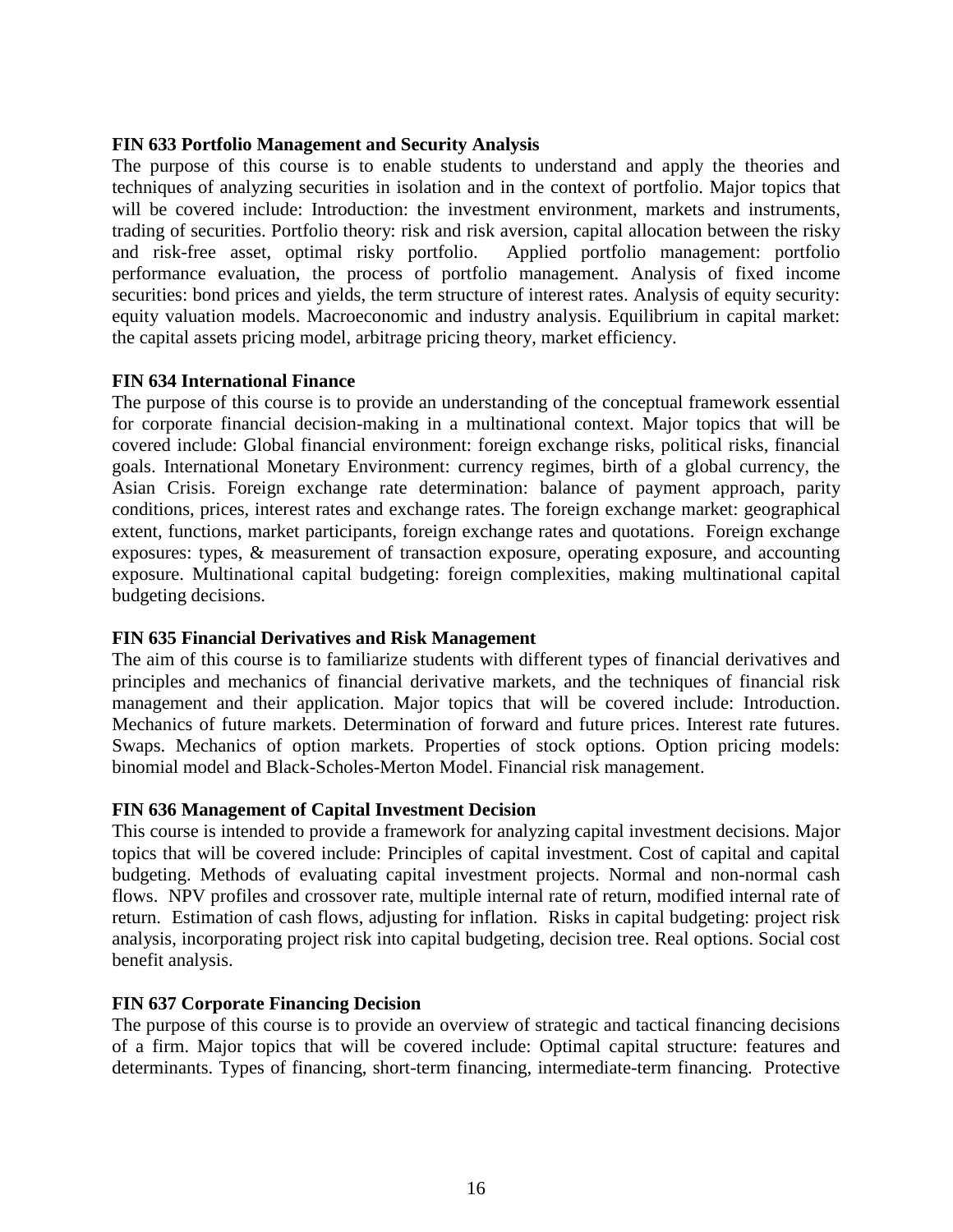covenants. Lease financing. Common stock financing. Debt and preferred stock. Warrants and convertibles. Theory of capital structure.

#### **FIN 638 Working Capital Management**

The purpose of this course is to enable students to understand and apply concepts and principles of different aspects of working capital management in a firm. Major topics that will be covered include: Working capital investment policies. Managing the components of working capital. Cash management and forecasting. Receivable management. Inventory management. Working capital financing policies, sources of short-term financing, use of security in short-term financing.

#### **FIN 639 Financial Restructuring Strategy**

The objective of this course is to provide students with the concepts and processes of takeovers, restructuring and corporate governance. The major areas covered include: Theory and practice of mergers and acquisitions: Strategic process, theory of mergers and tender offers timing of merger activity; Restructuring: Restructuring and divestitures, restructuring organization and ownership relationships, financial restructuring; Merger and acquisition strategies: joint ventures and alliances, ESOPs and MLPs, going private and leveraged buyouts; Strategies for creating value: Share repurchase, takeover defenses, corporate governance and performance, and implementation and management guides for merger and acquisitions.

### **Marketing**

### **MKT 662 Service Marketing Strategy**

This course aims to provide students with the knowledge and skills in marketing of services. It also deals with the specific issues of marketing of services in Nepal. The course includes concept, nature and development of service marketing, service marketing mix, service marketing triangle, managing service encounters, marketing planning for services, service segmentation and targeting strategies, relationship marketing, approaches and dimensions of service quality, service gap model, service life cycle, positioning, and new service development, pricing issues for services, promotional efforts in services, location of service outlets, direct marketing, managing people in service organizations, physical evidences and process in service marketing, and service marketing environment in Nepal.

#### **MKT 663 Marketing Research**

This course aims to develop students' skills in designing and conducting marketing research projects. The course focuses on marketing research process and applications. The course includes concept, nature, and importance of marketing research, application of scientific methods in marketing research, nature of marketing research problems and problem formulation, marketing research designs, data collection methods, fieldwork planning, data processing and analysis, research for new product development, advertising research, brand image research, sales research, attitude and psychographic research. Students are required to undertake marketing research projects as part of the internal evaluations.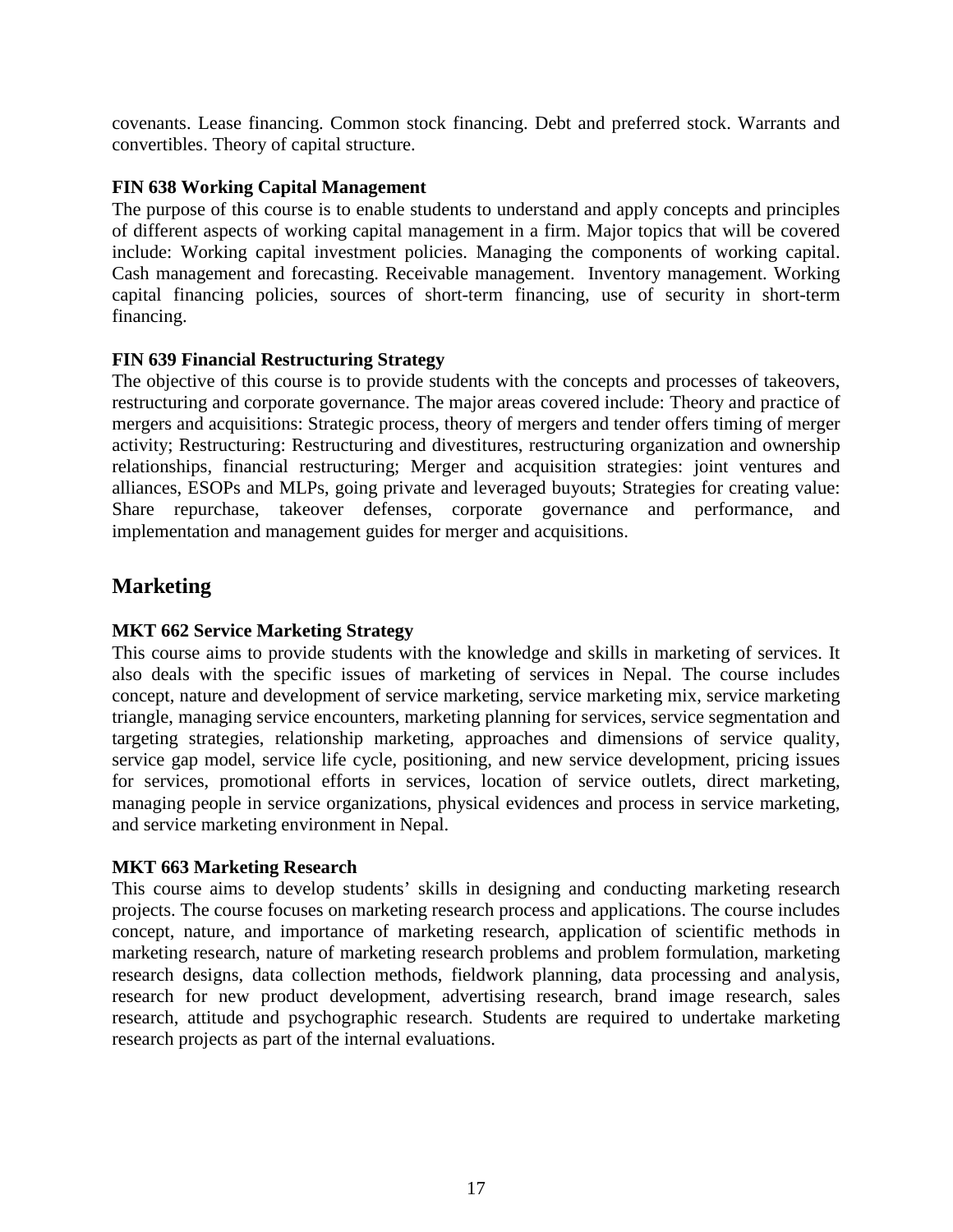#### **MKT 664 Consumer Behavior**

The course aims to develop students' understanding in consumers' purchase behaviors and use the knowledge in designing marketing strategies. Students are expected to learn the marketing implications and interventions of the various facets of the consumer behavior analysis. This course provides a theoretical knowledge of the decision-making process and factors involved in consumer buying situations. It includes a study of the basic nature of consumer buying situations, buying decision process of consumers, individual and socio-environmental factors influencing consumer, and partial and comprehensive models of consumer behavior.

#### **MKT 665 Promotions Management**

This course aims to develop a basic understanding of the field of promotions management and develop students' skills in promotion planning, designing advertisement strategy, creating advertisement, and using media properly. The course includes role of communication in marketing; marketing communication mix; integrated marketing communication strategy and its values, developing effective marketing communication, social and legal aspects of advertising, structure of the advertising business, theory of advertising – advertising in consumer buying process; information processing theories; theories of advertising objectives and effectiveness; creative process and creativity methods in advertising; visualization, copywriting for print, radio and television; layout and typography; message design strategies; advertisement appeals; execution framework; use of colour in advertising; advertising budgeting process and methods; developing media strategies; media planning and scheduling; advertising research areas, consumer promotions and trade promotions; sponsorship and event marketing; and direct response marketing, integrated communication plan, and structure of a campaign plan.

#### **MKT 666 Global Marketing**

This course aims to develop students' skills in analyzing global marketing environment and designing strategies in the context of the global market. This course includes concept, importance, and driving forces of global marketing; economic, socio-cultural, and politico-legal environment of global marketing; WTO and its role; segmentation, targeting, and positioning in global markets; entry and expansion strategies; global strategic partnerships; key issues relating to global product, pricing, distribution, and promotion decisions; e-marketing and electronic value chain.

#### **MKT 667 Strategic Brand Management**

This course aims to develop a basic understanding of the field of brand management and develop students' skills for building, implementing, and revitalizing brands in competitive and marketdriven business environment. The course includes concept of brand and branding, branding challenges and opportunities, strategic brand management process, concept and sources of brand equity, brand positioning process, brand values, marketing programs for brand building, leveraging secondary associations, brand value chain, measurement of brand performance, new product branding strategy, brand extension, brand reinforcement, revitalization, and retirement.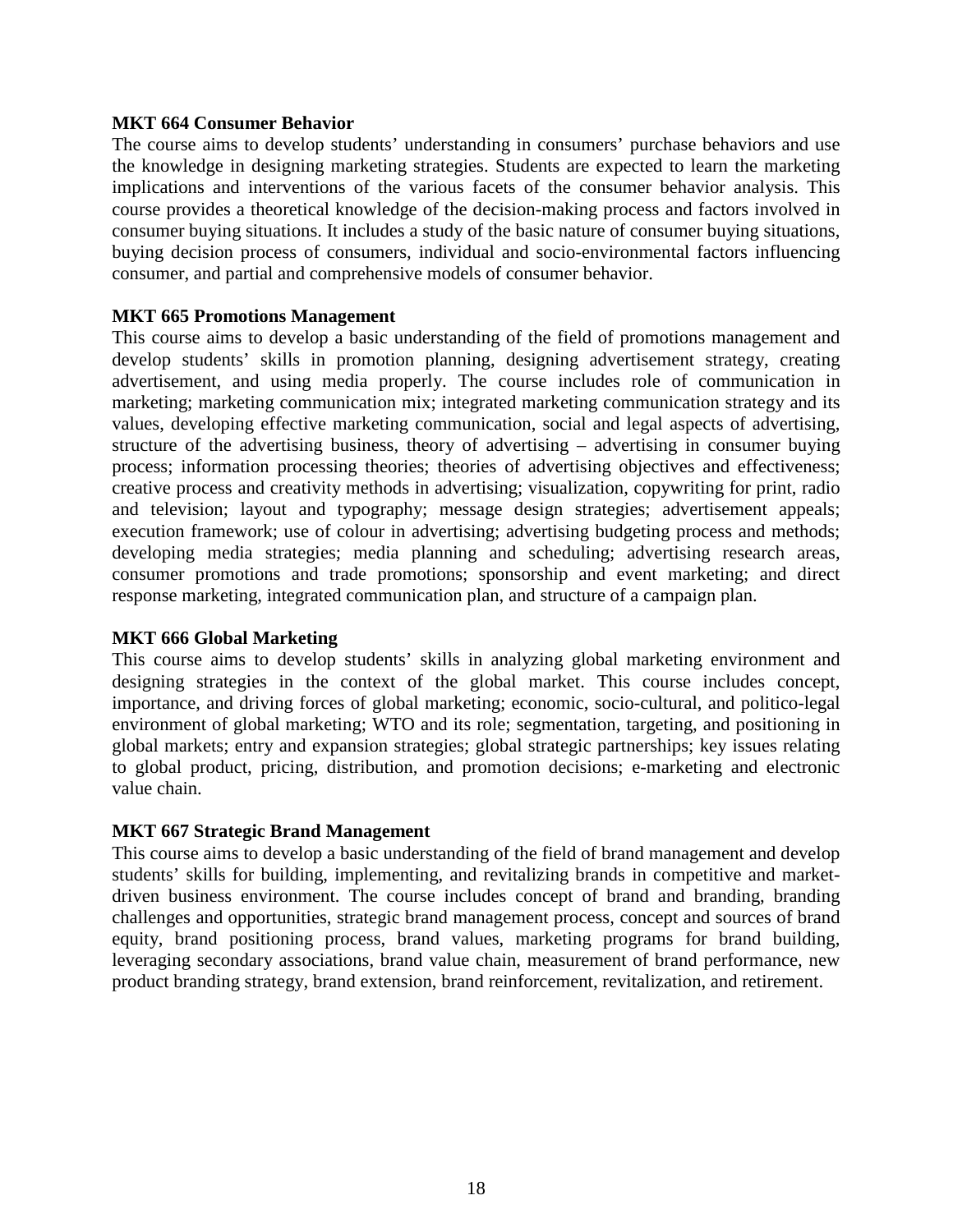### **General Management**

#### **MGT 651 Organizational Development**

This course provides an introduction into the dynamics of planned, systemic organizational change and development. It defines OD and describes the roles of organizational decision makers, decision-implementers, and change agents. The course examines the process of initiating systemic change, diagnosing the organization, and developing and implementing appropriate interventions to effect the desired change. The course critically assesses various models, intervention strategies, processes, and techniques for planned organizational change and development. The focus of the course will be on system-wide change and development in complex organizations and the application of behavioral science knowledge to the planned creation and reinforcement of organizational structures, strategies, and cultures for improving organizational effectiveness. This course explores key issues through case studies, readings, class discussions, and fieldwork.

#### **MGT 652 International Management**

The objective of this course is to explore the challenges in contemporary business environment posed by rapid globalization of business and analyze and understand the cross-cultural issues in international management. The course explores management practices and issues across cultures in international management. It seeks to engage students with problems associated with management practices in a context of increasing global contact. Topics for the course include: an overview of international management, corporate management practices, cultural and political influences on international management; cross-cultural issues, international dimension of leadership, strategic issues involved in international management, international organization relationships, international human resource management; cross-cultural communication, motivation and decision-making. The course uses case studies and project works to emphasize the application of concepts.

#### **MGT 653 Management Challenges in the Emerging Economies**

The objective of this course is to provide a perspective of emerging economies and the emerging management challenges of managers in these economies. The course will specifically deal with the emerging economies phenomenon, the structure and role of emerging economies, challenges, constraints and opportunities of emerging economies in the context of global economics. Management challenges in the context of economic policies, corporate governance, acquisition and managing joint venture companies, FDI, government regulations, technology transfer, etc will be discussed in the course. For this course, readings, cases, and project work will be used as teaching pedagogy.

#### **MGT 654 Conflict Management and Negotiation Strategies**

The purpose of the course is to provide instruction on conflict resolution through an interactive, self-placed learning experience that creates opportunities to improve skills and adjust behaviours. This course emphasizes the conflict resolution approaches most commonly used by managers to resolve disputes at the individual, group and organizational levels. Students will learn to assess conflict situations and select appropriate resolution techniques as well as hone their skills in negotiation and mediation. The course covers the nature and effects of conflicts in organizations and relationships at the workplace, making conflict resolution and negotiation productive and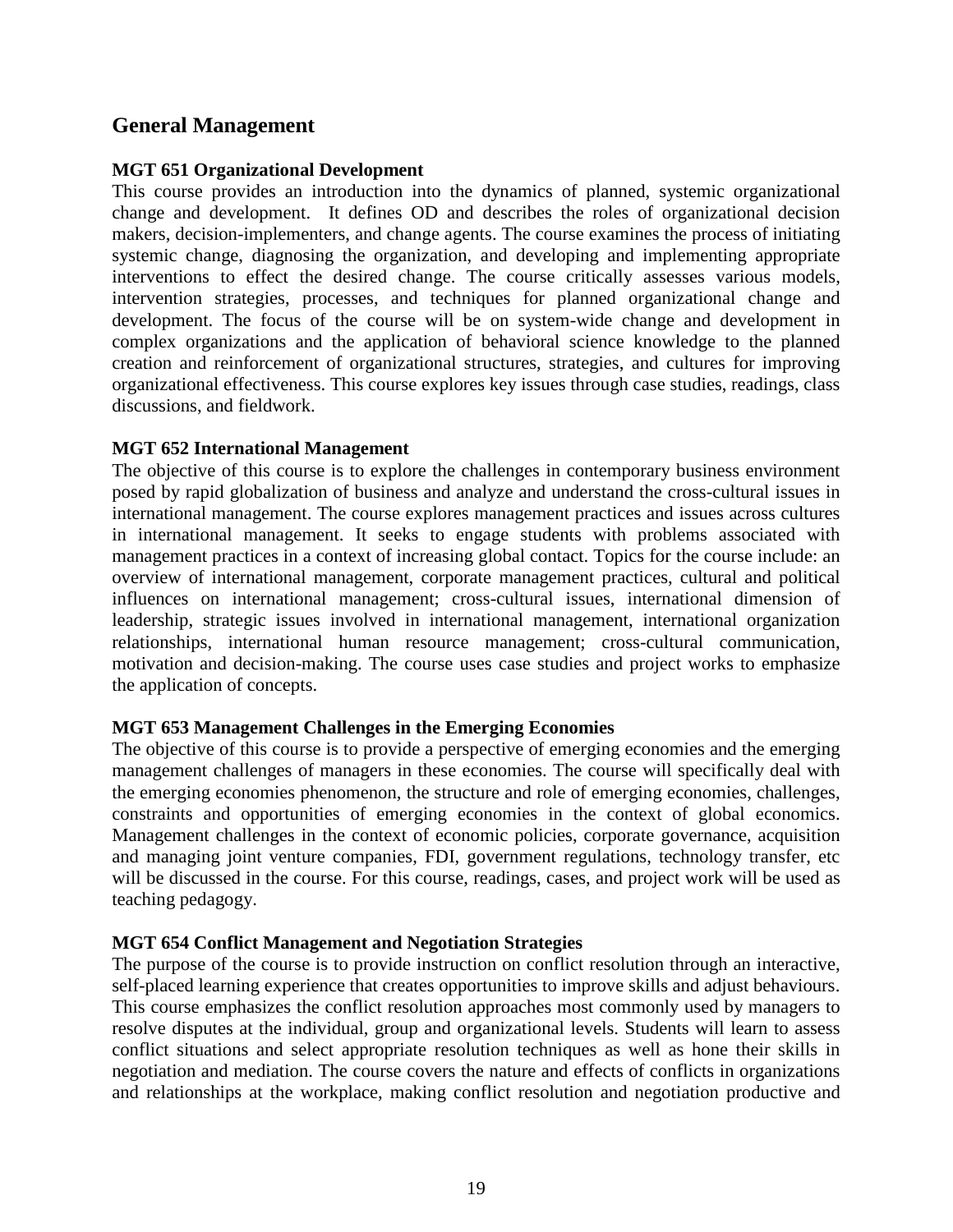constructive, theories supporting effective conflict management, strategies and tactics for use and resolution, practices of conflict resolution, and negotiation and mediation methods. For this course, readings, cases, and project work will be used as teaching pedagogy.

#### **MGT 655 Managing for Quality Improvement**

The aim of this course is to equip students with vital skills to ensure the quality and continuous improvement process. The course introduces the basic philosophies, principles and techniques of managing and improving for quality. The student will learn the most important principles and tools by which organizations create value for their customers, including quality measurement and planning, quality control, quality improvement, and quality strategy. Students will learn to analyze quality systems using such tools as Six Sigma, Pareto principle, statistical process control, quality function deployment, reliability analysis, and quality improvement programs. The course uses case studies, readings and practical exercises to emphasize the application of concepts.

#### **MGT 656 Knowledge Management**

The use of data collection and analysis is considered one of the most important tasks of any organization in the search for competitive advantage. The translation of data into information, information into knowledge, and knowledge into wisdom is not a trivial matter. Both invasive and non-invasive approaches to data collection will be discussed. The implications of data mining will be investigated, particularly as related to its integration within corporate strategy. Methods of harnessing the aggregate intelligence of employees will be discussed. The objective is to increase the organizational IQ making the fine-tuning of target markets more effective and powerful. For this course, readings, cases, and guest speakers will be used as teaching pedagogy.

#### **MGT 657 Competitive Strategy**

The performance of any firm depends critically on the design and implementation of its competitive strategy. Incorporating cross-functional thinking, this course provides the concepts and techniques to help a firm create a sustainable competitive advantage. The course presents tools, concepts, and perspectives for performing market and competitive analysis, understanding competitive industries, analyzing strategic decisions, and evaluating a firm's competitive strategy. The contents of the course include analyzing industry structure and dynamics, analyzing competitors, exploring firm capabilities and resources, building and sustaining competitive advantage, quality and competitive strategy, innovation and competitive strategy. The course will be taught using lectures, cases, readings, and compelling guest speakers.

#### **MGT 658 Seminar in General Management**

The objective of this course is to broaden student's insight on contemporary management issues and concepts. Understanding those issues and concepts will prepare students to enter the real business world and contribute to organizations in order to effectively and efficiently respond toward environmental changes. This course is focused on a selected combination of published empirical research and current topics in general management. Articles for evaluation, comparison and analysis will be drawn from journals in several fields, including general management, behavioral science, business administration, management science and elsewhere as they relate to the field of general management. Faculty will guide students through written review of research and current practices, and seminar discussion in order to assist the management professional as a consultant to company management.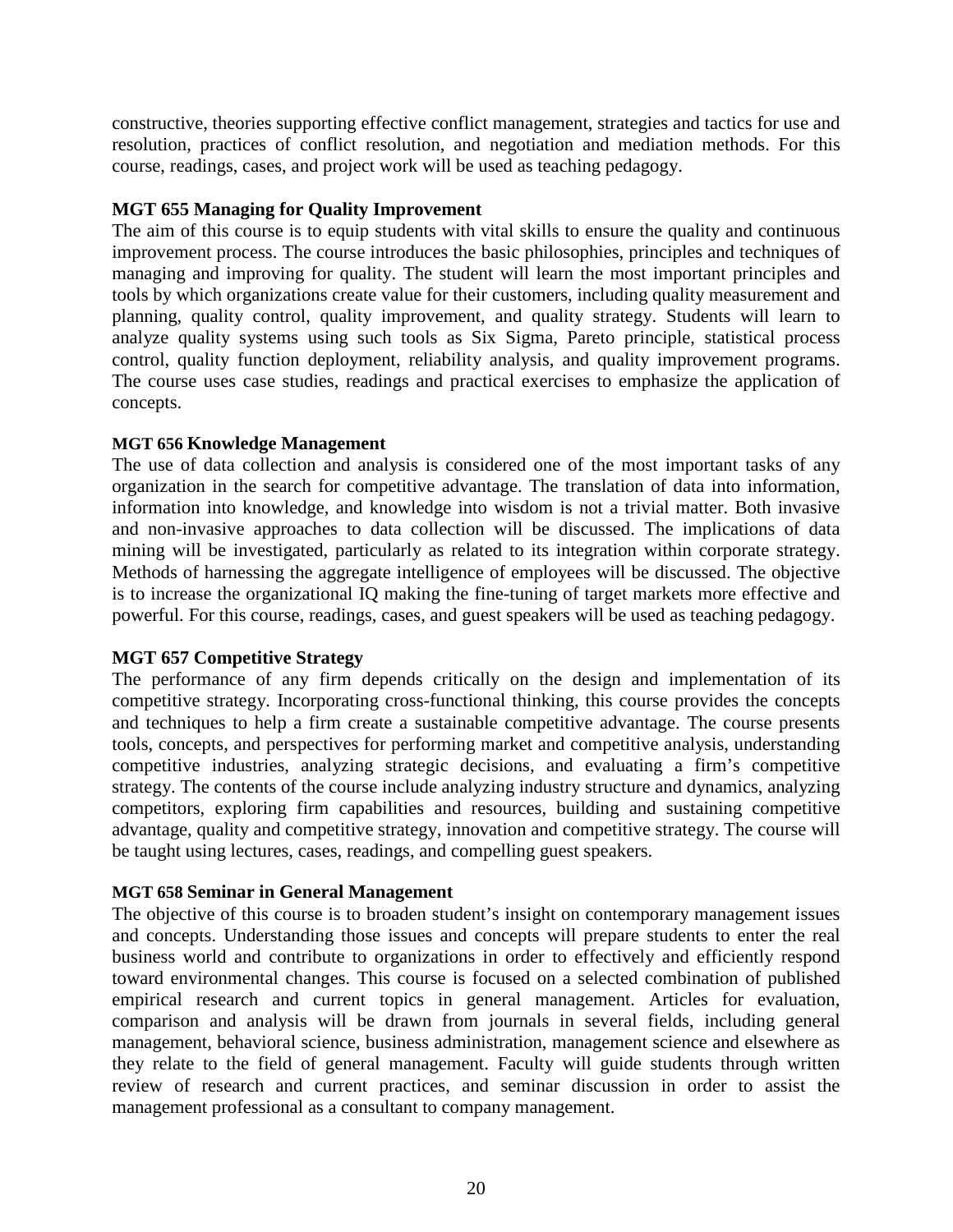### **Human Resource Management**

#### **MGT 671 Human Resource Development (HRD) Strategy**

Effective HRD is a critical element in overall organizational strategy, and in turn is important to the ongoing sustainability of organizations. This course is especially designed to help students understand and apply effective HRD strategies. The course provides an advanced and comprehensive perspective on HRD in enhancing the competitive advantage of organizations by building up their intellectual and learning system capacities in ways that enable them to cope with an environment that involves rapid change. The concept of the learning organization will be developed through the perspective of the HRD strategies, policies and practices. The contents include the concepts of integrated HRD and its needs, HRD mechanisms, strategic importance of HRD, dimensions and models of HRD, principles of designing effective HRD system, implementation of HRD system, and critical trends in HRD. For this course, readings, cases, and guest speaker will be used as teaching pedagogy.

#### **MGT 672 Compensation Management**

The focus of this course is on strategic compensation system needed in a dynamic business environment. Both basic and advanced concepts are reviewed and examined, including job evaluation, wage and salary structures, gain-sharing, and other pay-related issues. The course also studies the design and administration of employee benefit system with a focus on health programs, pensions, and deferred compensation. The course will analyze the reward systems in terms of both monetary and non-monetary considerations with both union and non-union settings. The contents of the course include: designing pay levels and structures, job evaluation, person-based structures, pay for performance plans, benefit options, union's role in wage and salary administration. This course will be taught through lectures, case discussion, and guest speakers.

#### **MGT 673 Career Development Strategies in HRM**

This course is designed to provide students with skills to successfully manage career development. The employment landscape is undergoing a major shift in how career development is viewed throughout organizations. Domestic and international competition as well as the public and private sector, now require employers and employees to rethink their short-term and longterm career goals. Balancing these with strategies that will ensure corporate success involves a collaborative process of talent management and deployment. The course thus addresses the major strategic issue that managers face as they attempt to manage human resources across national boundaries.

#### **MGT 674 Employee Relations Management**

The course analyzes the theoretical and practical dimensions of the relations within organizations with a particular focus on the relations between management and employees. The course aims to develop students' capabilities as managers responsible for managing employees and assisting organizations to develop appropriate employee relations management strategies. The contents of the course include nature of employee relations, contemporary trends in employee-management relations, examination of legal, social, and economic aspects of employee-management relations, collective bargaining, grievance handling, employee participation, workforce diversity, labour disputes and their settlement, arbitration procedures, union-management relations, and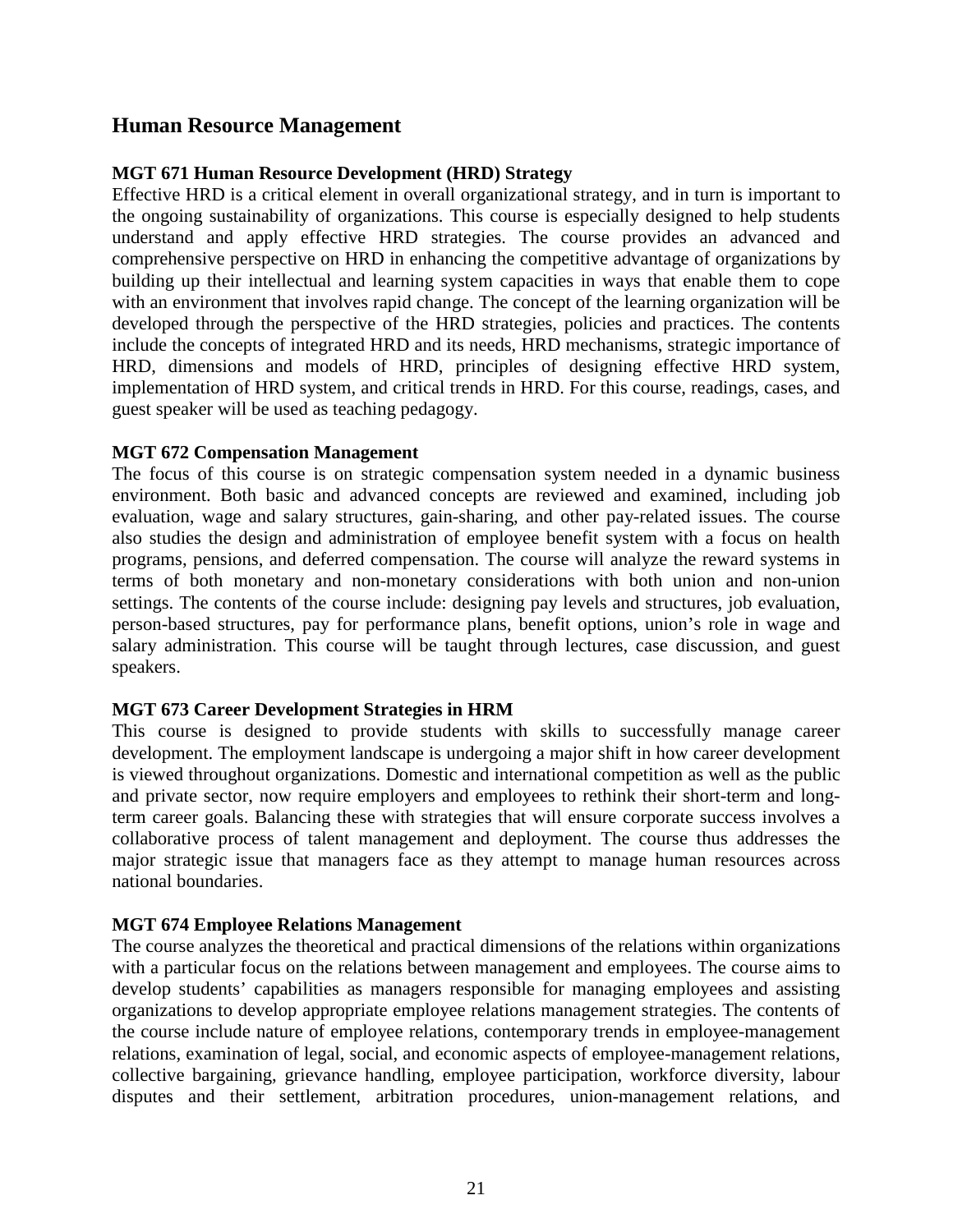contemporary issues. Application of the theories and concepts would be explored through lectures, discussions, case analysis and individual reading.

#### **MGT 675 Performance Management**

This course examines the area of performance management, a strategic and integrated process that delivers sustained success to organizations by improving the performance of people who work in them and by developing the capabilities of individual contributors and team. Performance management involves both the manager and employee in identifying and describing essential job functions and relating them to the mission and goals of the organization, developing realistic and appropriate performance standards, giving and receiving feedback about performance, writing and communicating constructive performance evaluations and planning education and development opportunities to sustain, improve or build on employee work performance.

#### **MGT 676 International Human Resource Management**

This course has been designed to develop students' understanding of HRM issues at the international level. The course will review the theories, models and concepts in the area of international HRM. The course will cover the management issues which have implications on international HRM decisions including: cross-cultural negotiations, international dimension of leadership, motivation, team work and communicating with people of different cultural environment. A major focus of the course will be on international aspects of recruitment and selection, compensation and rewards system, training and development, performance appraisal, expatriation and repatriation, industrial relations, and career development. Finally, future directions, challenges and development in the field of international HRM would be explored. Application of the theories and concepts would be explored through lectures, discussions, case analysis and individual reading.

#### **MGT 677 Seminar in Human Resource Management (HRM)**

This course is focused on a selected combination of published empirical research and current topics in HRM. Articles for evaluation, comparison and analysis will be drawn from journals in several fields, including behavioural science, business administration, management science and elsewhere as they relate to the field of HRM. Faculty will guide students through written review of research and current practices, and seminar discussion in order to assist the HRM professional as a consultant to company management.

### **Management Science and Systems**

#### **MSC 621 Business Process Reengineering**

This course focuses on business processes. It is an intensive course providing logical analysis of business process coupled with techniques to restructure systems that drain organizational resources. The course requires fundamental rethinking of the design of the process, and takes radical measures to change the process to achieve dramatic performance improvement in quality and productivity. The course covers systems fundamentals, process flow analysis, information technology as an enabler, analyzing and modeling the business process, critical factors for implementing business process reengineering, and redesigning procedures.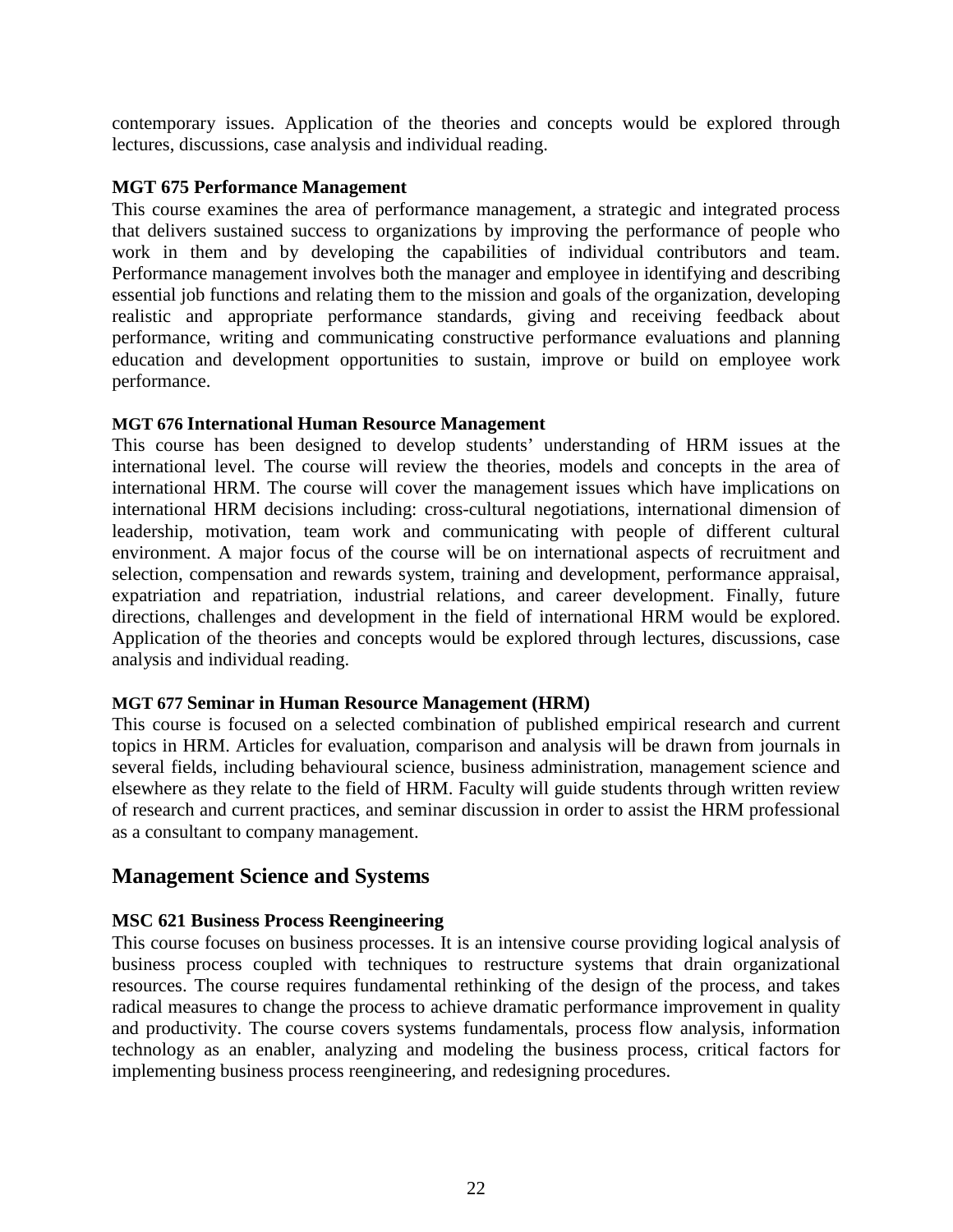#### **MSC 622 Total Quality Management**

The objective of the course is to give up-to-date knowledge in total quality management and relevant systems and methods. The quality issues are mainly analyzed and discussed considering needs of manufacturing and service organizations. The topics included are: quality as a concept, strategic quality management, the economic aspect of quality, quality chain, factors affecting product quality, quality culture, quality management system, process control, quality related infrastructure, TQM tools and techniques and their practical use, standards of ISO 9000, 14000, 22000, statistical process control.

#### **MSC 623 System Analysis and Design**

The course covers recent approaches to the analysis and design of computer-based information systems. This course analyzes systems development methodologies, including life cycle, prototyping, evolutionary, and participative models. The course provides knowledge to analyze user requirements and design robust, change-tolerant software for the evolving business needs. Designing a robust core of stored information for new or existing legacy requirements and adopting a development process that ensures robust database and Web-enabled systems are the key objective of this course. The prerequisite for the course is IMS 521.

#### **MSC 624 Optimization Theory**

The purpose of this course is to familiarize students with current trends in optimization methods while at the same time equipping them with the tools necessary for advanced design problems. The emphasis will be on design in order to show how optimization theory fits into practical applications. The contents of the course include: an introduction to various methods of obtaining the extremum of a non-dynamical system, principles of optimality and dynamic programming, computational methods for nonlinear optimization, unconstrained optimization, constrained optimization, linear programming, simplex method for solving linear programming, Lagrange's conditions, the Karush-Kuhn-Trucker (KKT) conditions, Least square, convex optimization, and multi objective optimization.

#### **MSC 625 Decision Support System**

The objective of the course is to provide an understanding of Decision Support System for Management decisions. This course covers the processes used in making creative decisions and effectively solving problems. A strong emphasis is placed on application and use of decision support systems (DSS). Several cases are treated in detail. Topics covered include data mining, data warehousing architectures and technologies, expert systems, artificial intelligence systems, and executive information systems and many more. The prerequisite for the course is IMS 521.

#### **MSC 626 Supply Chain and Global Operations**

This course considers the components of modern-day distribution system. It covers tools and concepts needed to manage the entire supply chain effectively in the context of global operations. The emphasis will be on facility location, transportation, warehousing, inventory control, and communication in both domestic and global environment. The topics covered will also include negotiation, purchasing, logistics operations, and applying e-business tools. Students will develop a conceptual understanding of issues relating to designing, planning, control, product design, inventory management, quality control, and warehousing. This course integrates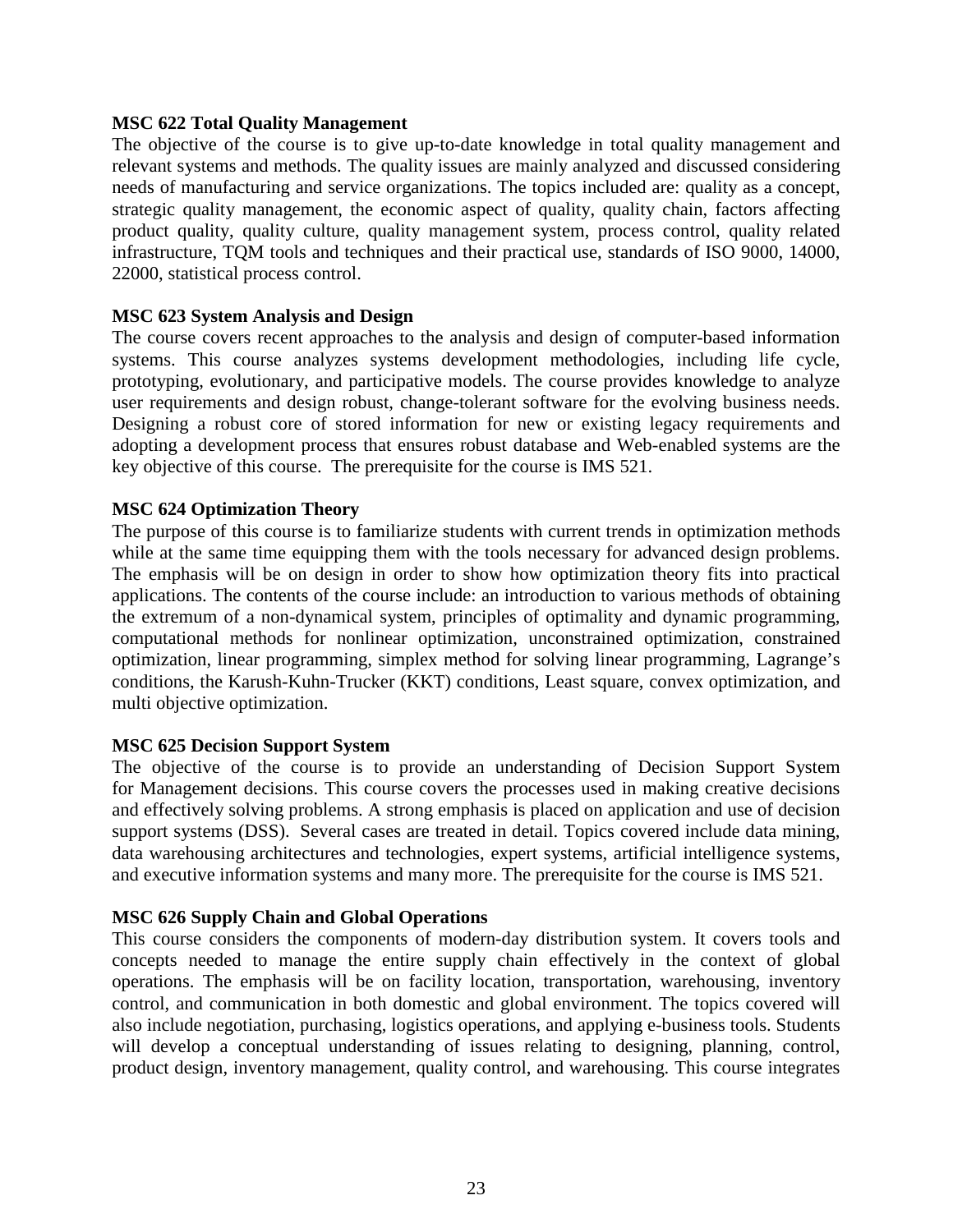the organizational strategies, policies and programs across organizations both the parent organization and supplier organization.

#### **MSC 627 Database Management System**

This course covers the concepts, principles, issues, and techniques for managing organizational data using database management systems. Topics include database architecture, data models with emphasis on relational model, logical database design, relational query languages, normalization, and recovery methods. Role of database administrator, concurrent operations, distributed databases, industrial applications. The course is a mix of cases, lectures and projects. The prerequisite for this course is IMS 521.

#### **MSC 628 Business Simulation**

The course teaches the use of simulation as an analysis and decision-making tool in business management environment. It provides an introduction to building computer-based simulation models for business decision making. The course is focused on data collection and input analysis, model building of both Monte Carlo and discrete event situations, output analysis and validations, and experimental design. The emphasis is on developing computer models to solve complex business problems in operations, finance, marketing and MIS. Various managerial issues, such as production planning and control, will be investigated to improve the operational efficiency by using computer simulation.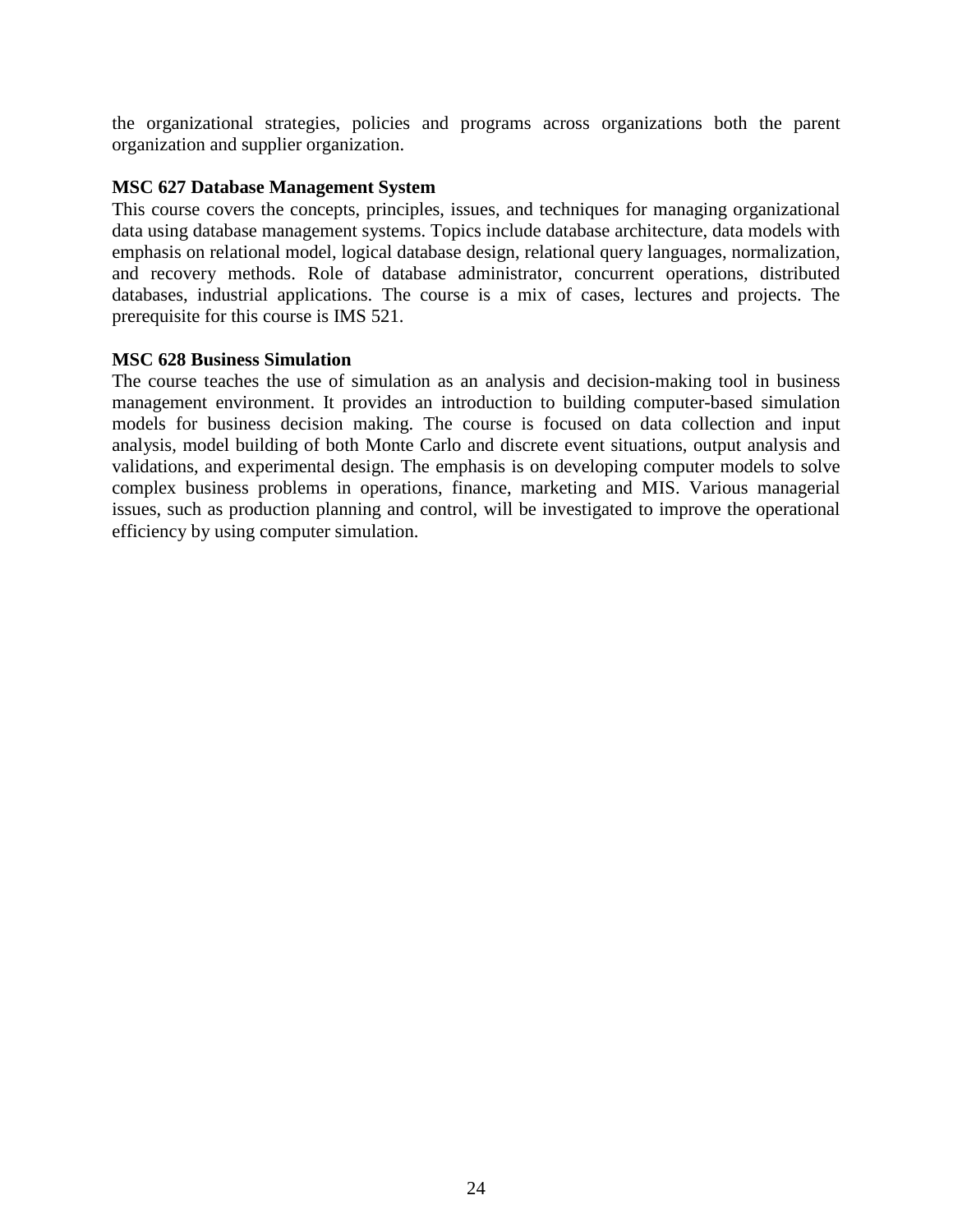**Detail Courses**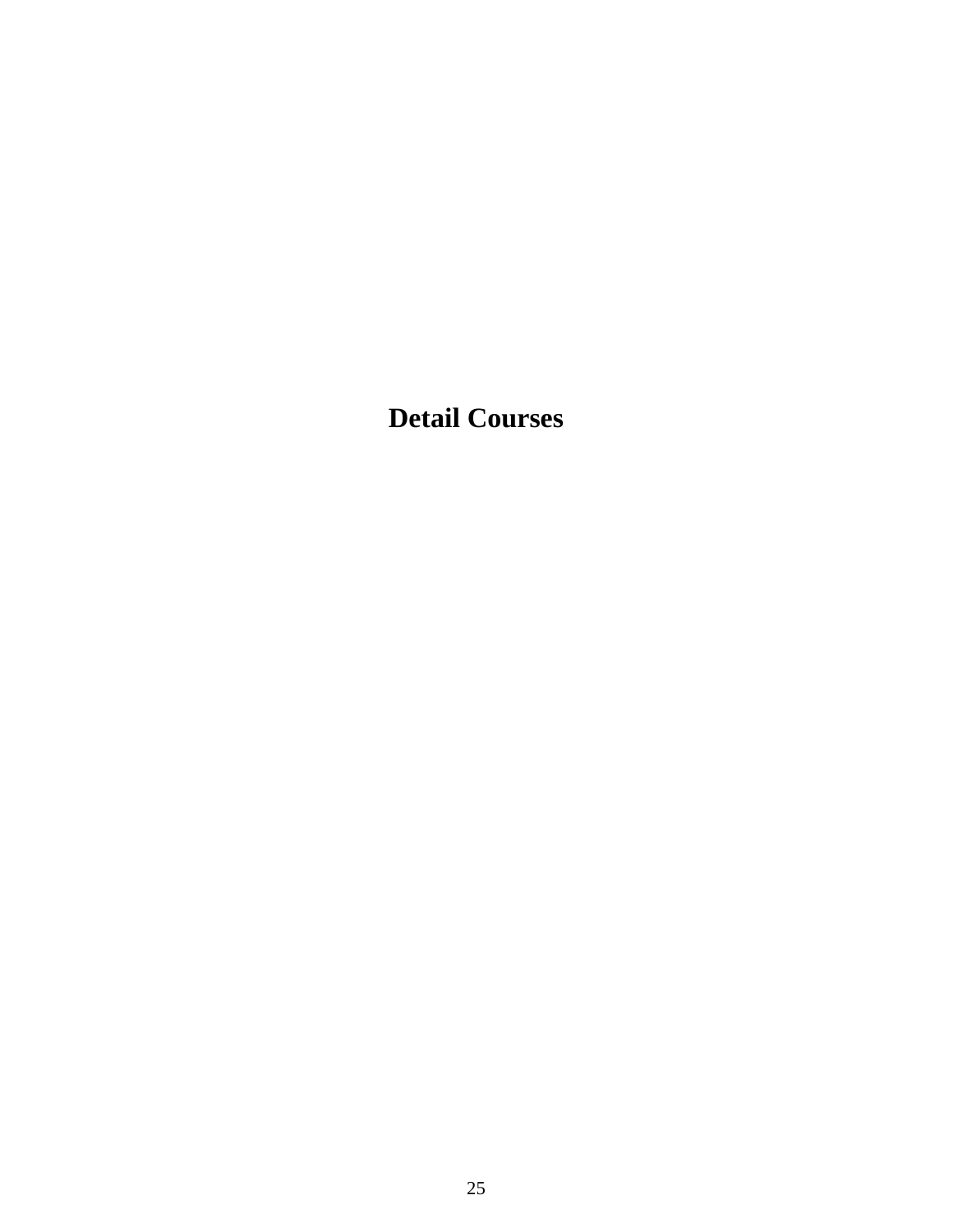### **STT 501 Business Statistics**

#### **Course Description**

This course is designed to familiarize students with basic concepts in statistics. The contents include the data analysis techniques, the study of probability and measures of uncertainty, discrete and continuous distribution, estimation, hypothesis testing, correlation and regression analysis, and the application of other relevant modern statistical methods for decision-making with emphasis on business application. Throughout the course students will utilize the technology to gather, organize, and summarize the data into meaningful information. Further, students will apply the software to draw inferences from the data so that appropriate decisions can be recommended.

#### **Course Contents**

#### **Unit I: Introduction and Data Collection 2 hours**

Definition of statistics, Application in Business and Economics, Descriptive and Inferential Statistics, Types of Data (Categorical and Numerical), Classification of data (Cross-sectional, Time series, Pooled), Sources of Data (Primary and Secondary), Census and Sampling, Parameter and Statistics, Data Collection Technique, Questionnaire Construction.

#### **Unit II: Summarization of Data 7 hours**

*Grouping and Displaying Data.* Data array, Stem and Leaf Display, Frequency Distribution (Relative, Percentage and cumulative), Histogram (Frequency, Relative Frequency and Percentage), Frequency Polygon, Frequency Curve, Ogives, Bar Diagram, Pie Charts. Construction of Diagrams, Charts and Histogram using SPSS and their applications.

*Numerical Descriptive Measures.* Arithmetic Mean, Median, Mode, Midhinge, Midrange, Quartiles, Range, Standard Deviation, Variance, Coefficient of Variation, Shape (Symmetric and Skewed), Exploratory Data Analysis (Five Number Summary, Box and Whisker Plot), Application of Numerical Descriptive Measures and Analysis using SPSS.

#### **Unit III: Basic Probability 3 hours**

*Concepts and Applications.* Set Operations, Basic Concepts, Contingency Table, Simple and Joint Probability, Subjective and Objective Probability, Additive and Multiplicative Rules, Conditional Probability, Independence, Bays Theorem, Counting Rules, Application of Probability in Decision Making Process, Applications of Probability concepts and Analysis using SPSS.

#### **Unit IV: Probability Distributions 6 hours**

Random Variable, Expectation (Expected Value, Standard Deviation and Variance of a Discrete Random Variable), Application of Expectation in Decision Making Process, Binomial Distribution, Poisson Distribution, Normal Distribution.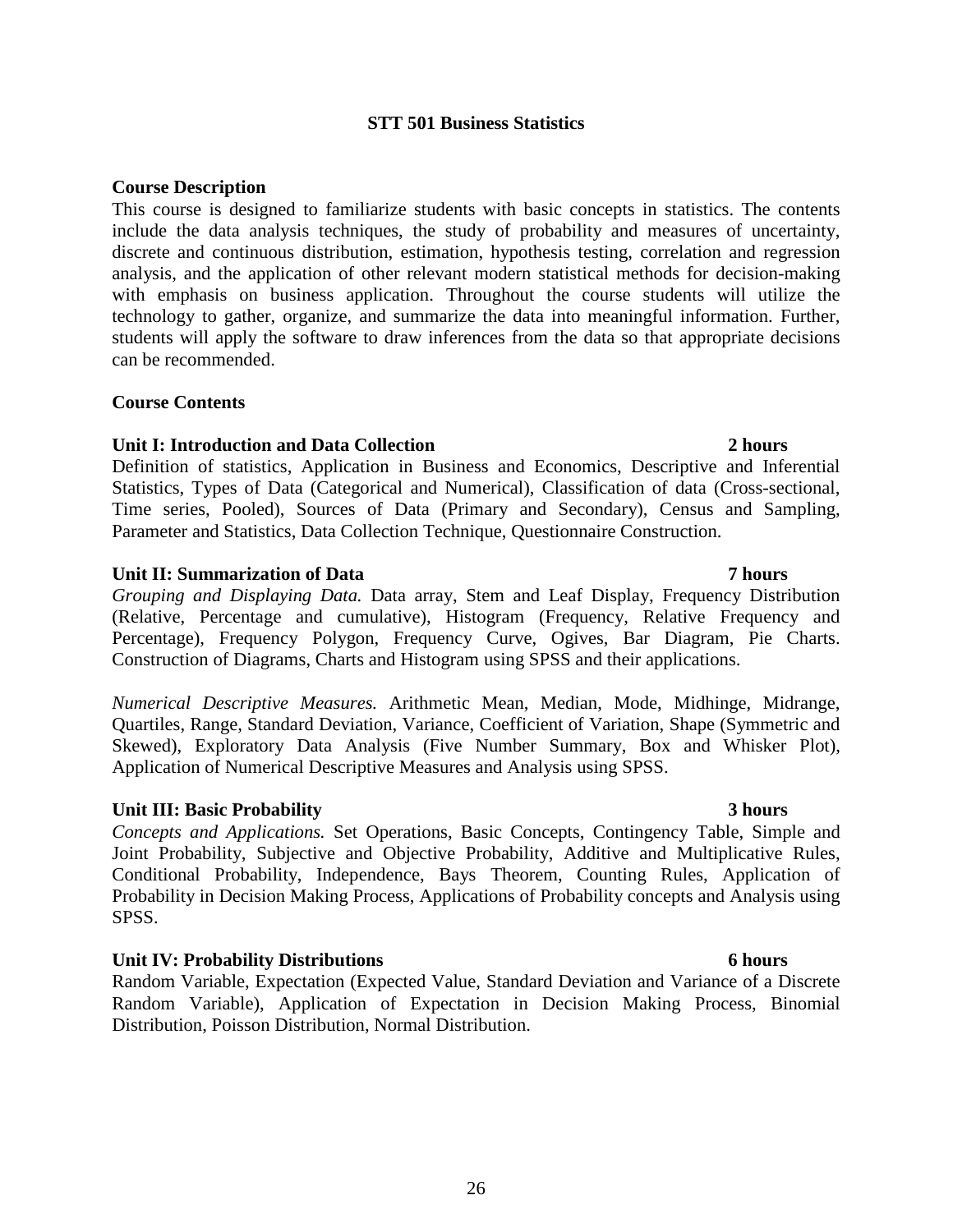### **Unit VI: Sampling Distribution and Estimation 4 hours**

Sampling, Types of Sampling, Sampling Distribution of Mean, Sampling Distribution of Proportion, Properties of Estimation, Point Estimation, Interval Estimation (Single Mean, Single Proportion, Difference between Two Means and Difference between Two Proportions), Sample Size Determination (Mean and Proportion), Connection between Confidence Level, Sample Size and Sampling Error.

#### **Unit VII: Hypothesis Testing 6 hours**

Null and Alternative Hypothesis, Level of Significance, Confidence Level, Power of the Test, Type I and Type II Error, Critical Value, P-value, One and Two Tailed Test, Steps Involved in Hypothesis Testing, One Sample Test for Mean and Proportion, Two Samples Test for Mean (Independent and dependent) and Proportion.

#### **Unit VIII: Chi-Square Test and Analysis of Variance 5 hours**

Introduction, Cross Tabulation, Chi-Square as a Test of Independence, Comparison of Three or More than Three Means (One-Way Analysis of Variance). Application of Hypothesis Testing, Chi-Square Test and Analysis of Variance using SPSS.

#### **Unit IX: Correlation and Regression Analysis 3 hours**

Correlation coefficient, Properties, Simple Linear Regression Model, Residual Analysis, Coefficient of Determination, Standard Error.

#### **Basic Books**

- 1. Levine, D. M., Krehbiel, T. C., Berenson, M. L., and Viswanathan, P. K., *Business Statistics* (Fourth Edition), New Delhi: Pearson Education.
- 2. Levin, R. I. and Rubin, D. S., *Statistics for Management* (Seventh Edition), New Delhi: Prentice Hall.

### **References**

- 1. Siegel, A. F., *Practical Business Statistics* (Fourth Edition), New York: Andrew F, Irwin.
- 2. Anderson, D. R., Sweeney, D.J. and Williams, T. A., *Statistics for Business and Economics* (Eighth Edition), New Delhi: Thomson.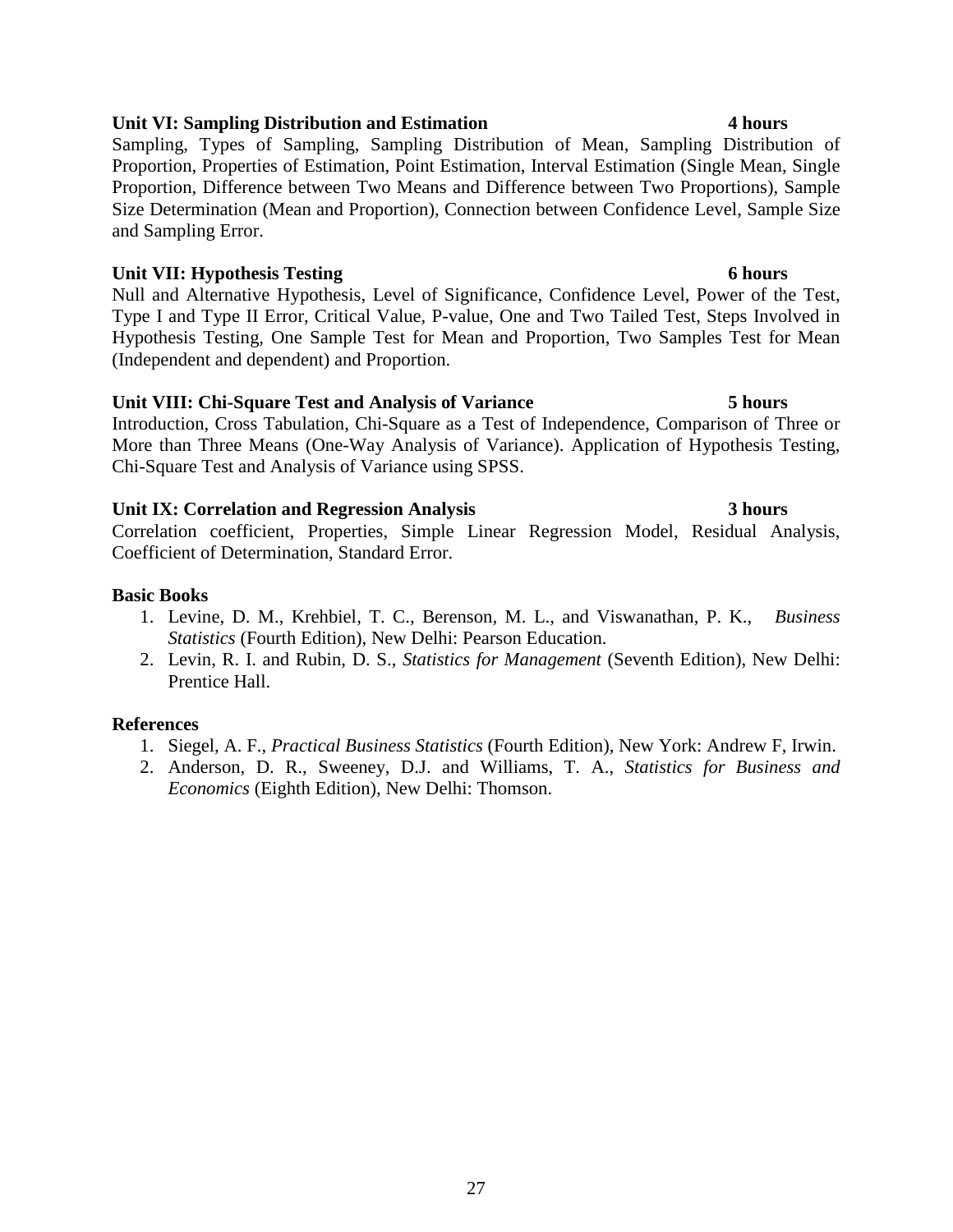### **ECO 511 Economic Analysis for Business**

#### **Course Description**

This is an intensive course that stresses functioning of the market system. The purpose of the course is to investigate and analyze the theoretical and analytical tools of microeconomics, with emphasis upon their application to business decision-making. Topics include demand and supply analysis, decision theory, production and cost theory, market structure and competition, price determination, competitive strategy, economies of scale and scope, employment of factors of production, and profit strategies. What will be emphasized throughout this course are reasoning and problem-solving. Cases will examine how economic principles apply to the actual business world.

#### **Course Contents**

#### **Unit I: Introduction to Business Economics 3 hours**

Business success and economic issues; Basic concepts of Business Economics; Allocation of resources, Opportunity cost, Marginal analysis, Fundamental principles of economics, Positive and normative analysis, Importance and use of Business Economics; Corporate decision making and public policy design.

#### **Unit II: Supply and Demand, Market and Welfare 5 hours**

The market force of supply and demand, Market mechanism, Elasticity of demand and supply and its application, Consumer, Producer, Government and Efficiency of market, Application; Cost of taxation, price controls and international trade, Demand forecasting – techniques and applications.

#### **Unit III: The Theory of Consumer Choice 6 hours**

Consumer behavior; Consumer preference and choice, Indifference curves, Marginal rate of substitution, Budget constraint, Optimization; What consumer chooses?, Applications; Price effect, income effect and substitution effect, Income and substitution effect.

#### **Unit IV: The Theory of Production and Cost 5 hours**

Technology and production; Production function, Isoquants, Marginal rate of technical substitution, Production with one and two variable input(s), Returns to scale, Analysis of cost; short and long run, Least cost combination of inputs.

#### **Unit V: Objective of the Firm 3 hours**

Introduction of firm and its goal, profit maximization, Agency Theory, Managerial Theories; Sales revenue maximization, managerial utility maximization, corporate growth maximization, Behavioral theory (Cyert and March).

### **Unit VI: Pricing Theory 8 hours**

Classification of market - perfect and imperfect market, Pricing under different market conditions, Perfect competition, monopoly, monopolistic competition, oligopoly; price leadership model, cartel, kinked demand curve model, Pricing: Cost-plus pricing, incremental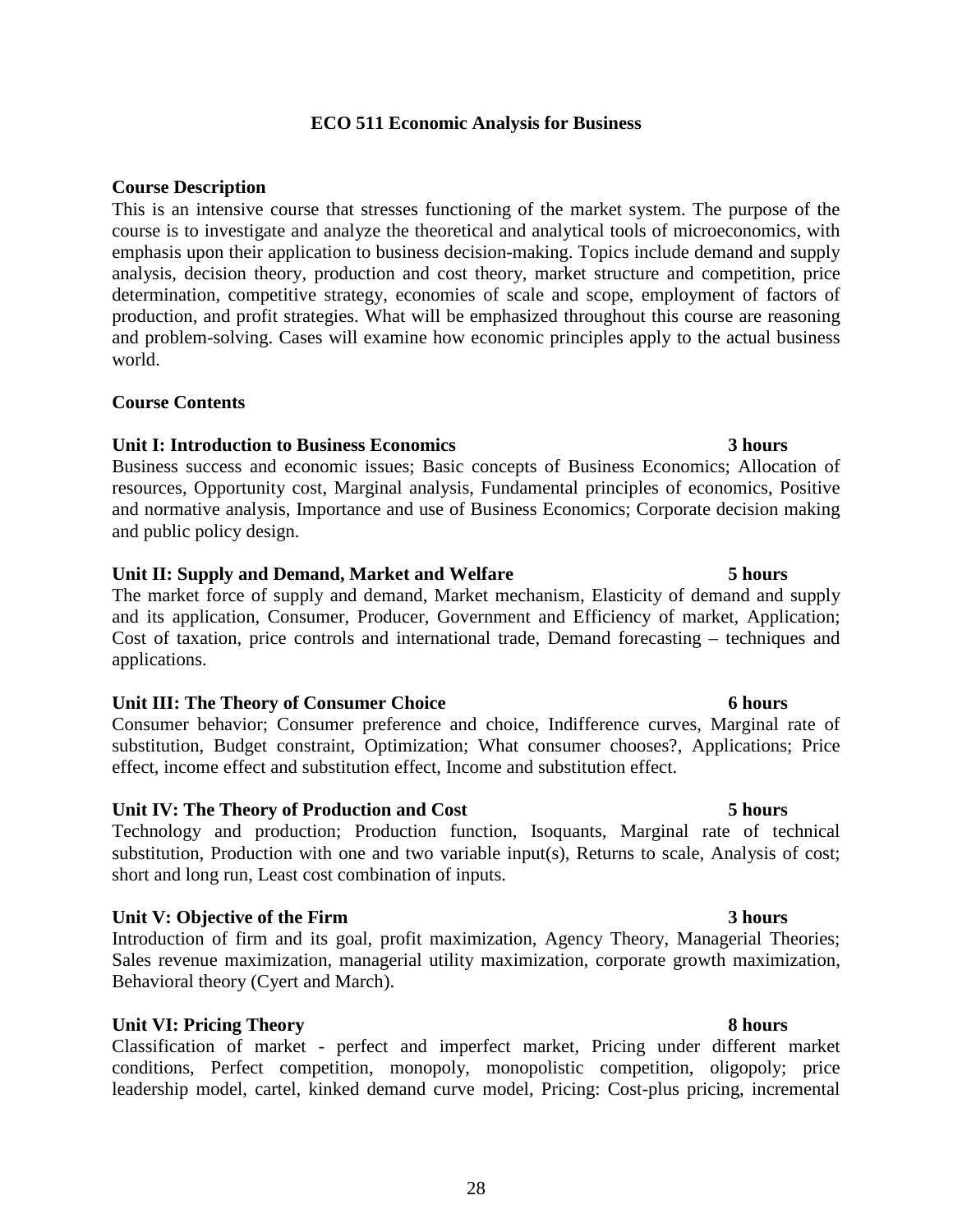pricing, multiple product pricing, transfer pricing.

#### **Unit VII: The Economics of Public Sector 6 hours**

Externality; positive and negative externalities of production and consumption, Inefficiency, Market failure and ways of correcting market failure, Common property resources, Public goods; public goods and market failure, Private preference of public goods.

#### **Basic Books**

- 1. Mankiw, N. G., *Principles of Microeconomics*, New Delhi: Thomson South-Western.
- 2. Mark, H. and Pappas, J. L., *Managerial Economics*, New Delhi: Prentice-Hall India, New Delhi

#### **References**

- 1. Katz, M. L. and Rosen, H. S., *Microeconomics*, New York: Irwin/McGraw Hill.
- 2. Brigham, E. F. and Pappas, J. L., *Managerial Economics*, Dryden Press.
- 3. Damodaran, S., *Managerial Economics*, New Delhi: Oxford University Press.
- 4. Petersen, H. Craig, and Lewis, W. Cris, *Managerial Economics*, New Delhi: Prentice-Hall India.
- 5. Mansfield, E., *Managerial Economics*, New York: W W Norton and Company.
- 6. Perloff, J. M., *Microeconomics*, New Delhi: Pearson Education.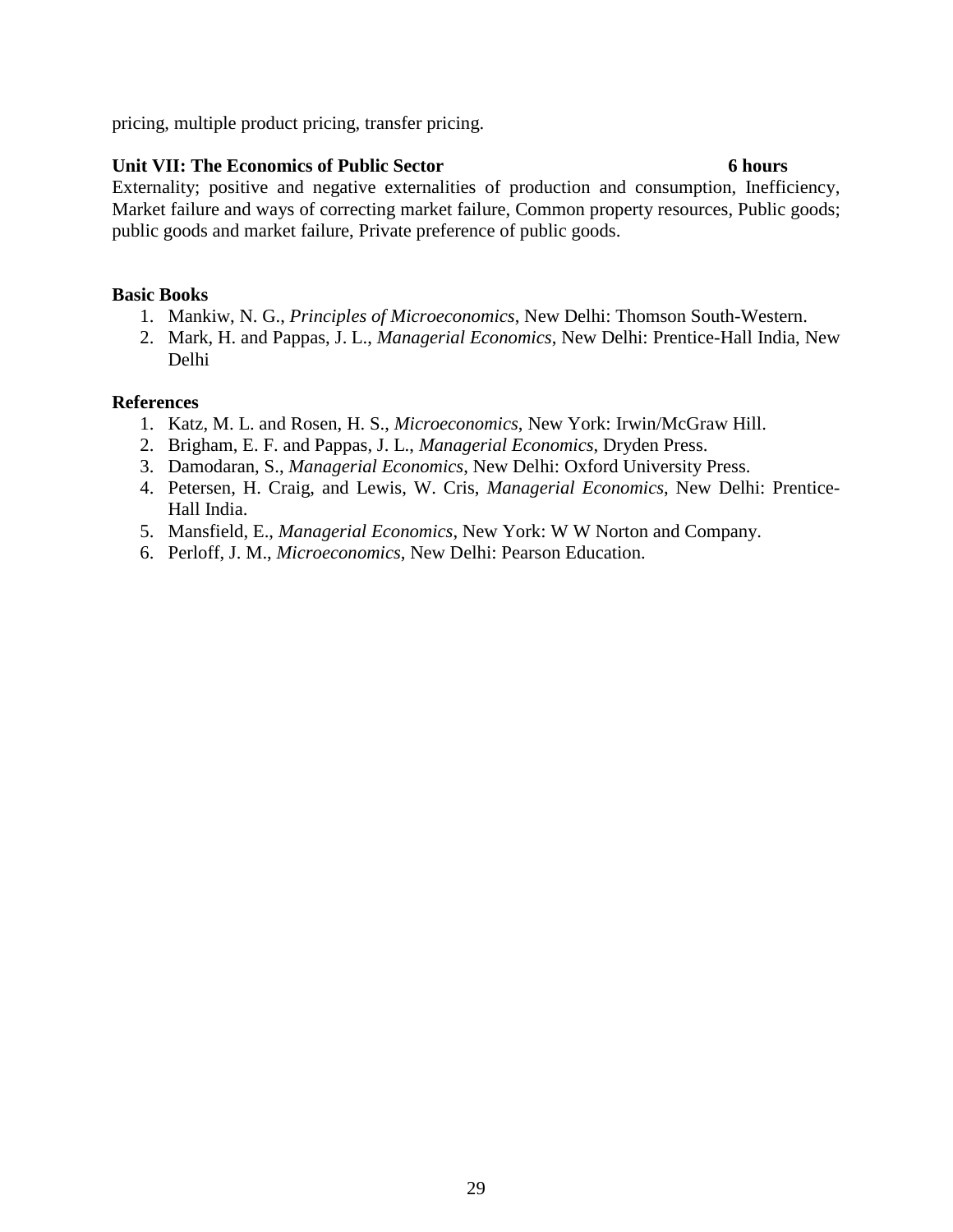### **IMS 521 Management Information Systems**

#### **Course Description**

This course is designed to provide a comprehensive knowledge to students to understand the importance of information systems in managing business organizations. The course basically deals with the development, application, analysis and evaluation of the information system. The contents include basic concepts, information technologies, business applications, development processes, managerial challenges and ethical issues, strategic planning of information systems, and the use of information for competitive advantage. Appropriate application software will be used to get hands-on experience, to analyze cases, and to complete class projects.

#### **Course Contents**

#### **Unit I: Foundation Concepts**

### **Foundations of Information Systems in Business 3 hours**

Foundation Concepts: Information Systems in Business, The Components of Information Systems

### **Competing with Information Technology 3 hours**

Fundamentals of Strategic Advantage, Using Information Technology for Strategic Advantage

#### **Unit II: Information Technologies**

#### **Computer Hardware 2 hours** 2 hours

Computer Systems: End User and Enterprise Computing, Computer Peripherals: Input, Output, and Storage Technologies

#### **Computer Software 3 hours**

Application Software: End User Applications, System Software: Computer System Management

#### **Data Resource Management 3 hours** Managing Data Resources, Technical Foundations of Database Management

**Telecommunications and Networks 3 hours** The Networked Enterprise, Telecommunications Network Alternatives

#### **Unit III: Business Applications**

#### **Electronic Business Systems 2 hours** Enterprise Business Systems, Functional Business Systems

#### **Enterprise Business Systems 4 hours**

Customer Relationship Management: The Business Focus, Enterprise Resource Planning: The Business Backbone, Supply Chain Management: The Business Network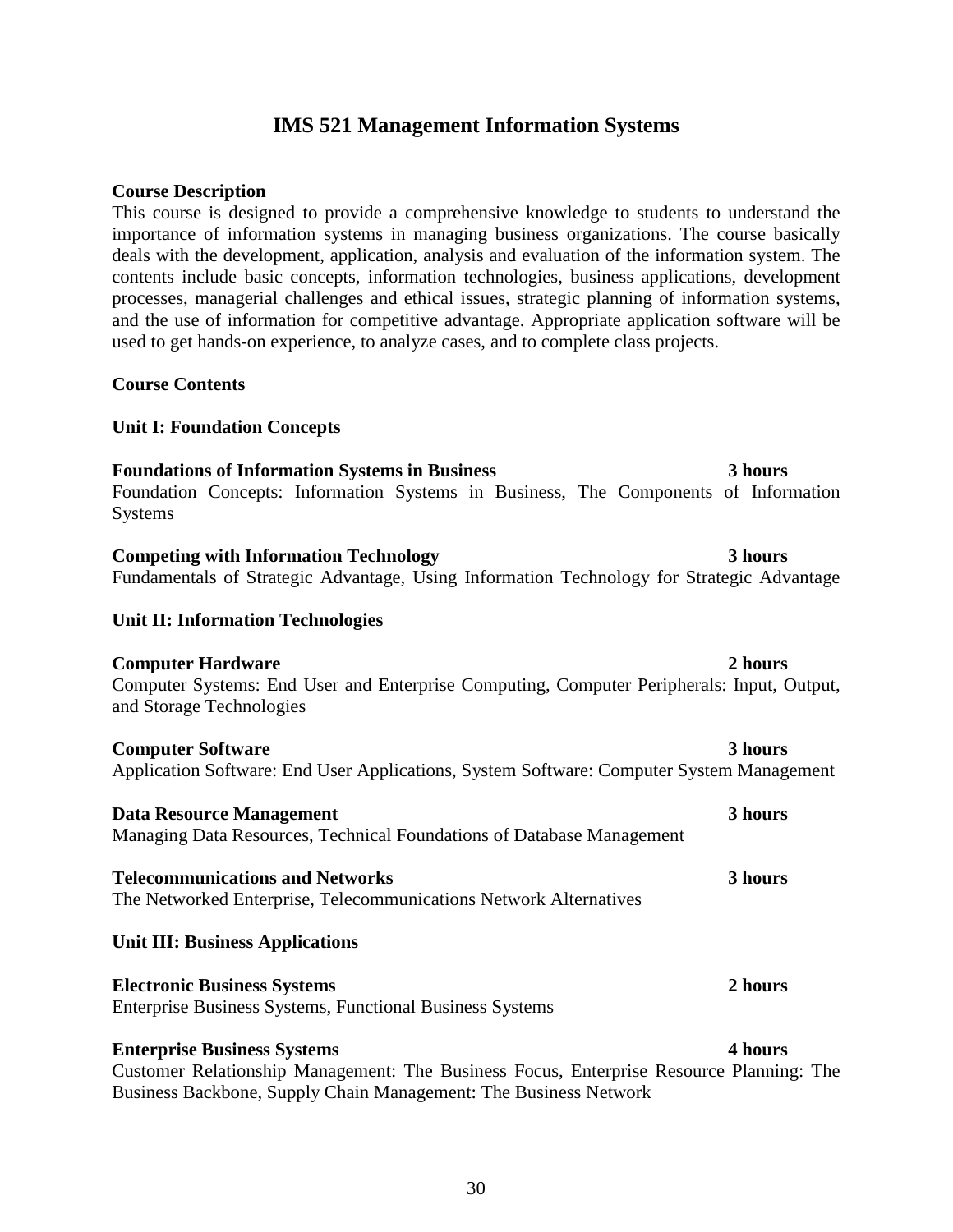| <b>Electronic Commerce Systems</b><br>Electronic Commerce Fundamentals, e-Commerce Applications and Issues                                   | 2 hours |
|----------------------------------------------------------------------------------------------------------------------------------------------|---------|
| <b>Decision Support Systems</b><br>Decision Support in Business, Artificial Intelligence Technologies in Business                            | 2 hours |
| <b>Unit IV: Development Processes</b>                                                                                                        |         |
| <b>Developing Business/IT Strategies</b><br><b>Planning Fundamentals, Implementation Challenges</b>                                          | 2 hours |
| <b>Developing Business/IT Solutions</b><br>Developing Business Systems, Implementing Business Systems                                        | 3 hours |
| <b>Unit V: Management Challenges</b>                                                                                                         |         |
| <b>Security and Ethical Challenges</b><br>Security; Ethical, and Societal Challenges of IT, Security Management of Information<br>Technology | 2 hours |
| <b>Enterprise and Global Management of Information Technology</b><br>Managing Information Technology, Section II: Managing Global IT         | 2 hours |

#### **Basic Book**

[James A. O'Brien,](http://www.mhprofessional.com/contributor.php?cat=112&id=18899) *Management Information Systems*, 7<sup>th</sup> Edition, New Delhi: Tata McGraw-Hill.

#### **References**

- 1. [Ralph Stair](http://www.amazon.com/exec/obidos/search-handle-url?%5Fencoding=UTF8&search-type=ss&index=books&field-author=Ralph%20Stair) and [George Reynolds,](http://www.amazon.com/exec/obidos/search-handle-url?%5Fencoding=UTF8&search-type=ss&index=books&field-author=George%20Reynolds) *Principles of Information Systems*, 10<sup>th</sup> Edition, New Delhi: Pearson Education.
- 2. [James A. O'Brien](http://www.mhprofessional.com/contributor.php?cat=112&id=18899) and [George Marakas,](http://www.mhprofessional.com/contributor.php?cat=112&id=30512) *Management Information Systems*, 9<sup>th</sup> Edition, New York: McGraw-Hill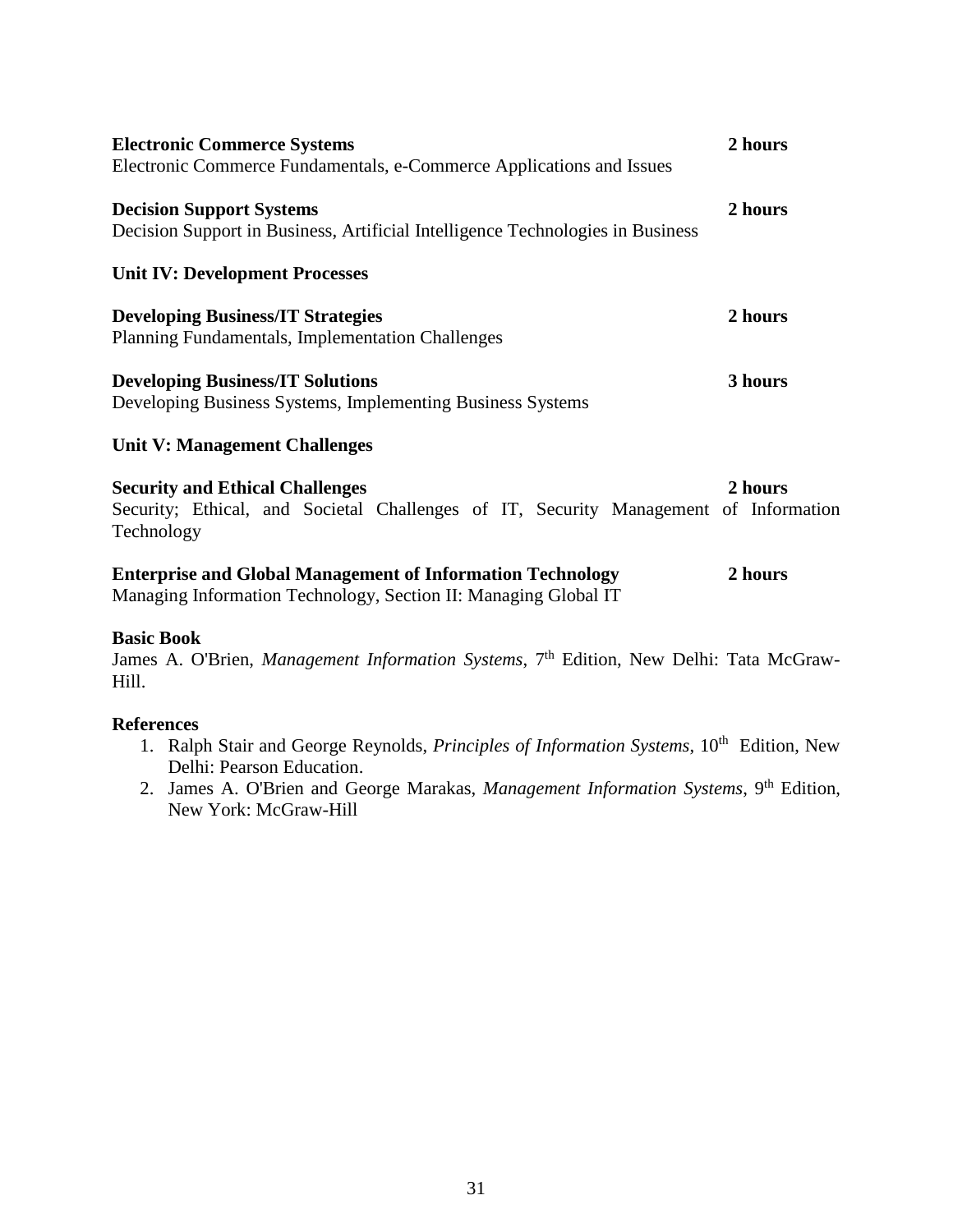# 32

### **ACC 515 Financial Reporting and Analysis**

#### **Course Description**

This is an introductory course in financial reporting and analysis. Accordingly, the key objective of this course is to provide students with the basic concepts and practices of financial reporting and analysis. It also aims to prepare students for specialization courses on accounting and finance. First, it introduces the legal and practical aspects of financial accounting, handling of transactions and preparation of financial statements. It then discusses the accounting and disclosure of major components of financial statements. In the third module, the course covers the concepts and practice of the analysis and interpretation of financial statements including analysis for investment in securities. Specific objectives of this course are:

- To provide the students with the basic concepts and practices leading to preparation and presentation of financial statements.
- To familiarize the students with the financial statements of an organization as a user of management information.
- To introduce the students to the legal and practical aspects of accounting of major components of financial statements.
- To discuss the various concepts, tools and practices in analysis and interpretation of financial statements.

#### **Course Contents**

### **Unit I: Introduction 3 hours**

The accounting cycle; Sources of accounting information; Forms of business organizations; Users of accounting information; The accounting profession; Desirable qualities of accounting information; Legal environment of accounting; Fundamental accounting assumptions; Branches of accounting.

#### **Unit II: Basics of Financial Reporting 4 hours**

How is accounting information communicated; Annual report: contents, structure, provisions in the company laws, relevant provisions of the Nepal Accounting Standards and the International Accounting Standards/International Financial Reporting Standards; Interim accounting reports.

#### **Unit III: Financial Statements 4 hours**

Major financial statements: balance sheet, income statement, statement of retained earnings, cash flow statement; Preparation of financial statements; Legal provisions relating to presentation of financial statements; Provisions of Nepal Accounting Standards and International Accounting Standards on presentation of financial statements; Notes to accounts.

### **Unit IV: Business Transactions and Accounting Cycle 12 hours**

Entity, transactions and events; Accounting equation; Transactions analysis; Rules for debit and credit; Bases of accounting; Recording and posting of transactions; Preparation of unadjusted trial balance; Adjusting entries for accruals and deferrals; Adjusted trial balance; Worksheet; Closing entries; Preparation of financial statements with schedules.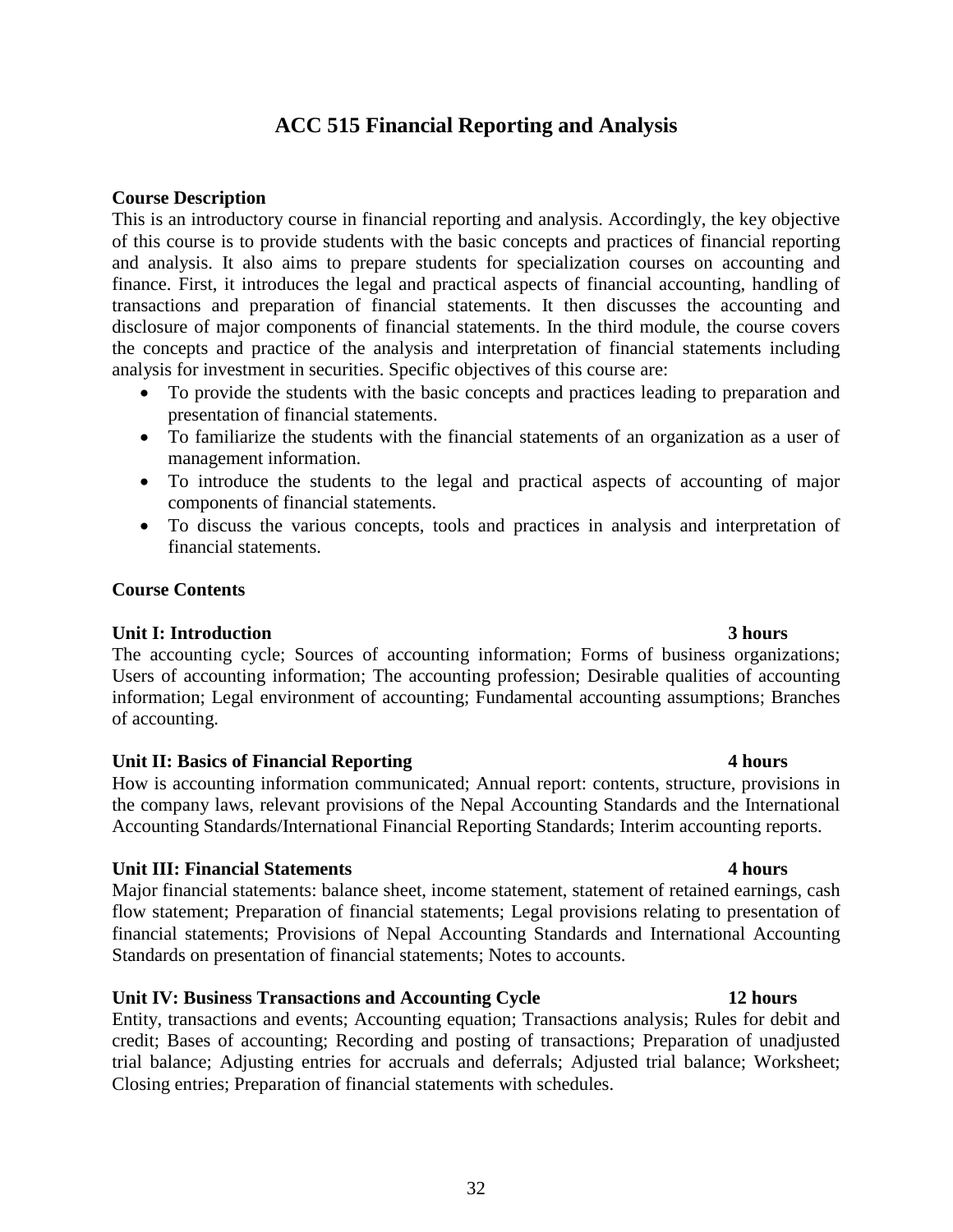#### **Unit V: Accounting and Reporting of the major Components of Financial Statements 9 hours**

*Current assets*: Inventories – recording, costing methods; valuation, presentation in financial statements; Recording and presentation of bad and doubtful debts.

*Non-current assets*: Capital, revenue and deferred revenue expenditure; Capitalization process, Accounting and reporting of fixed assets and depreciation; Recording, amortization and presentation of intangible assets.

*Bonds and debentures*: Nature of bonds and debentures; When should a corporation issue bonds? Accounting for issue, amortization and redemption of bonds.

*Stockholders' equity*: Nature; Accounting for issue of preferred and common stocks; Additional paid-in-capital; Dividends and retained earnings; Stock splits; Treasury stock.

#### **Unit VI: Financial Statements Analysis 5 hours**

*Introduction to financial statements analysis*: Objectives, applications, precautions in statements analysis, limitations of financial statements, tools for analysis.

*Analysis and interpretation of financial statements:* Reading an annual report; Comparative and common-size statements: horizontal and vertical analysis; Ratio analysis and interpretation: liquidity, solvency, profitability and stock market ratios; Cash flow statement: operating, investing and financial activities.

#### **Basic Book**

Porter, Gary A. and Norton, Curtis L., *Financial Accounting: The Impact on Decision Makers*, New York: The Dryden Press.

#### **References**

- 1. Narayanaswamy, R: *Financial Accounting: A Managerial Perspective*, New Delhi: Prentice Hall of India.
- 2. Koirala, Madhav Raj, Sharma, L P B., Sharma, N., Acharya, C., and Gautam, C. M, *Financial Accounting*, Kathmandu: Budha Academic Publishers and Distributors Pvt. Ltd
- 3. Wild, John J, Subramanyam, K R and Halsey, Robert F: *Financial Statements Analysis*, Singapore: McGraw Hill International Edition.
- 4. Relevant publications of International Accounting Standards Board and Accounting Standards Board of Nepal.
- 5. Acts relating to Securities Board of Nepal and Nepal Stock Exchange.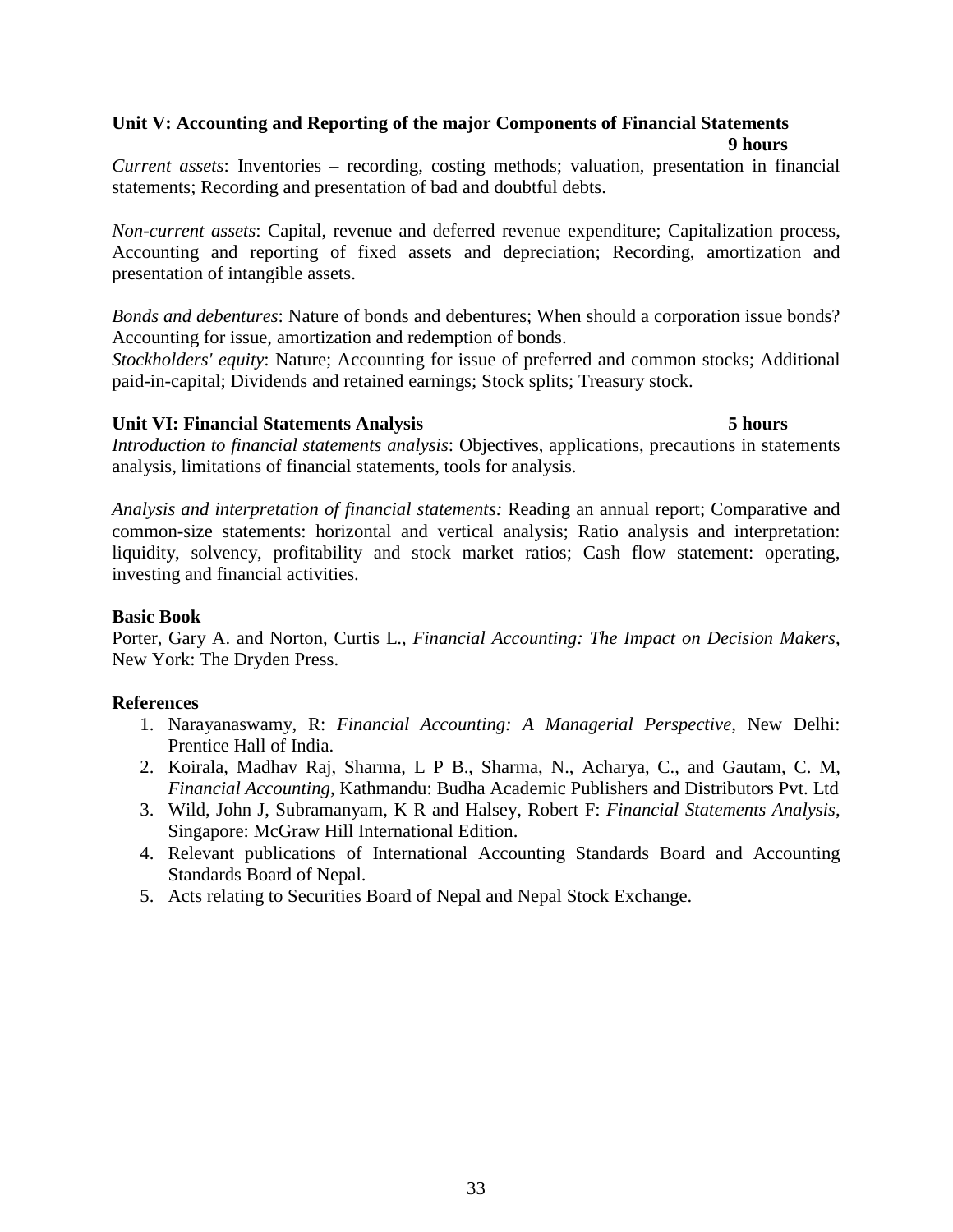### **GT 549 Business Environment Analysis**

#### **Course Description**

This is a capstone course that stimulates a real business situation. The course aims to familiarize the students with macro-environmental forces affecting business operations in the context of Nepal. This course emphasizes on the review and analysis of major environmental forces. It intends to provide students with concepts and dynamics of how these forces operate and affect the operations of Nepalese business. After completion of this course, the students should be able to identify the opportunities and threats existing in the prevailing situations. The thrust of the course is to develop analytical skills among students rather than just enable them to record and document the facts. The perspective of analysis will be comprehensive, similar to that taken by a CEO. The course is a mix of cases, lectures, projects, and readings.

#### **Course Contents**

### **Unit I: Introduction 1.5 hours**

Concept; Business system and environment; Characteristics of business environment; Classification of business environment; Strategic management and business environment

#### **Unit II: Political Environment 4.5 hours** 4.5 hours

Political system, its nature, features and significance for business; Political philosophy and structure; Political parties, Political stability issue; Operations of the party system and elections; Government's structure; Government-business relations; Government's role in business; Political risk factors and their assessment.

### Unit III: Regulatory Environment 7.5 hours

Constitutional framework; Directive Principles; Fundamental rights; Division of legislative powers; Regulations related to business firm registration, foreign investment, finance and investment, taxation, intellectual property rights, labour, and consumer protection; Corporate governance issues; An overview of: Companies Act, 2006; Foreign Investment and Technology Transfer Act, 1992; Industrial Enterprise Act, 1992; Value Added Tax Act, 1996; Labor Act, 1992; Trade Union Act, 1992; Mines and Minerals Act, 1985; Patent Design and Trade Mark Act, 1965; and Copyright Act, 2002.

### **Unit IV: Economic Environment 12 hours**

- **An overview of the economy**: Economic structure and dimensions; Agriculture and industrial sectors; Major industries and the associated problems.
- **Economic indices**: National income; Distribution of income; Rate and growth of GNP, per capita; Rate of savings and investments; Foreign trade structure and related issues; Foreign employment and balance of payments.
- **An overview of economic policies**: Current monetary policy in Nepal and its effects on business; Privatization policy and practices in Nepal and their affects; Industrial Policy: Concept and objective of industrial policy in Nepal; Trade Policy: concept and objective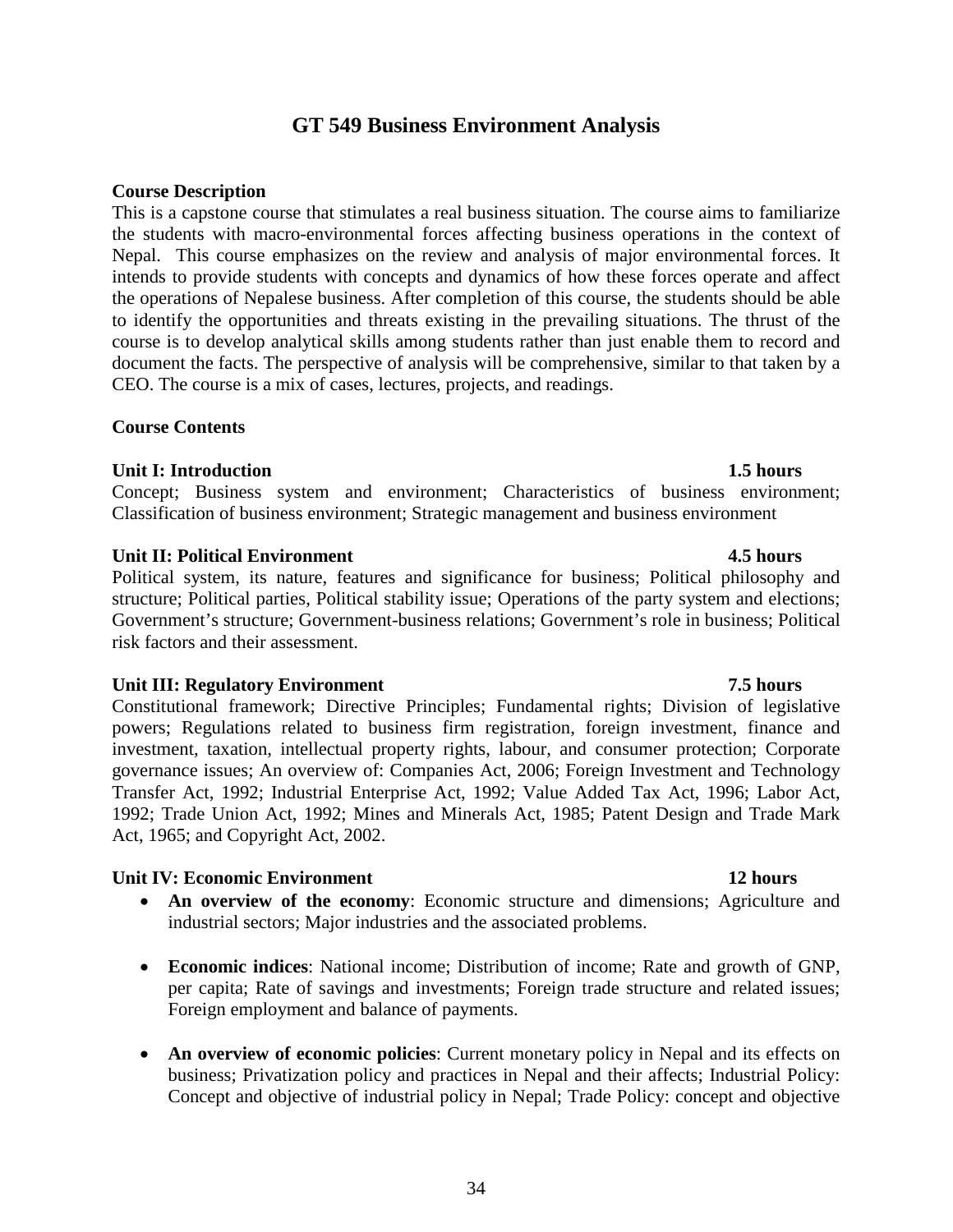of trade policy; Employment Policy: concept and objectives of employment policy; Tourism Policy: objectives and characteristics of tourism policy; Economic policy reforms and the emerging business environment in Nepal.

• **Economic planning**: Five year /three-year plan's impact assessment; An overview of the Current Plan - its objectives, targets and strategies applicable to business and industrial sectors.

### **Unit V: Socio-Cultural Environment 4.5 hours**

An introduction to socio-cultural environment; Demographic characteristics: Population, its density and distribution; Changes in population and age composition; Internal migration and rural urban mobility; Education level; Socio-cultural concerns: consumerism, corruption, use of mass media, the role of business in society and consumerism (corporate social responsibility); Socio-cultural attitudes and values: customs, beliefs, rituals and practices; Changing lifestyle patterns; Family structures and changes; Stratification of society and inter-stratum mobility.

### **Unit VI: International Environment 7.5 hours**

Globalization: concepts, forms, process, and direction; Regional groupings of nations: A brief overview of the regional economic groupings such as NAFTA; APEC; ASEAN; SAFTA and BIMSTEC and their impact on Nepalese Business; World Trade Organization (WTO) – Objectives, structure, principles and agreements; Nepal's membership and commitments: opportunities and threats for the Nepalese business; Growth potential of Nepalese business in South Asia.

### **Unit VII: Environment, Energy and Technology 4.5 hours**

- Environment and energy management: Natural environment and pollution issues; Environment protection legislation and programs; Demand and supply of energy; Environment and energy management issues.
- Concept; Science and Technology Policy; IT Policy; Status of technology in Nepalese businesses; Issues related to management of technology; Technology and human factors; Environmental effects of technology.

### **Unit VIII: Environment Scanning 3 hours**

Concept; Approaches to environment scanning: Systematic, Ad-hoc, and Processed form; Sources of information for environment scanning; Identification of environmental factors; Environmental threat and opportunity profile (ETOP).

### **References**

- 1. Pant, Prem R. (2008): *Business Environment in Nepal*. Buddha Academic Publishers and Distributors, Kathmandu.
- 2. Latest Economic Survey.
- 3. Azhar Kazmi, *Business Policy and Strategic Management.* Tata McGraw Hill, New Delhi. (Latest Edition).
- 4. Relevant laws, literature and cases.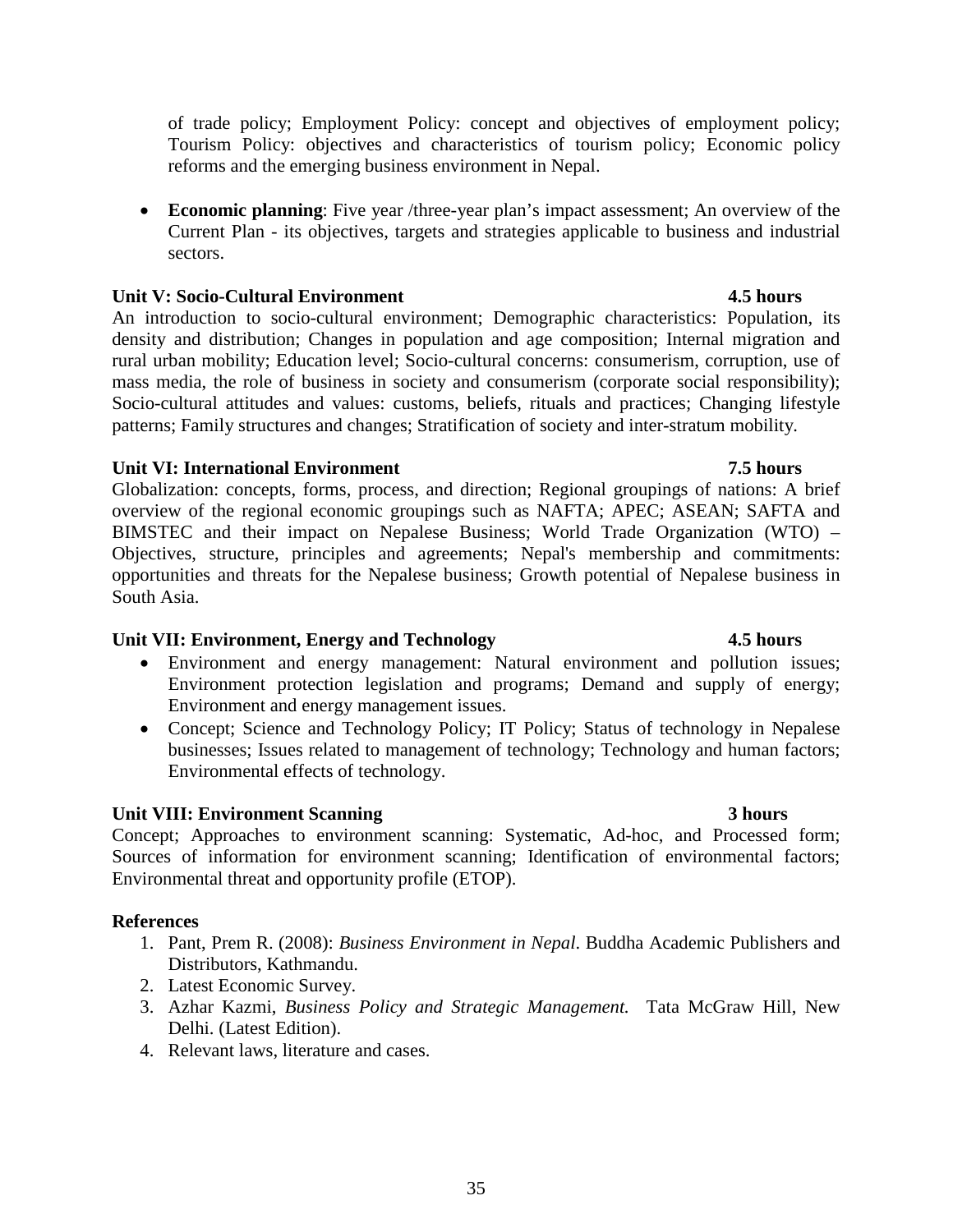### **MGT 550 Strategic Management**

#### **Course Description**

This course aims to familiarize the students to concepts of strategic management. The course explores the issues of defining corporate mission, objectives, and goals. Students focus on the analysis of firm's external internal environment to identify and create competitive advantage and to provide a systematic and effective approach for developing a clear strategic plan. It focuses on the methods of strategic management and business analyses that utilize the entire cross-section of skills that have been developed in the previous trimesters of study. After completion of this course, students should be able to pull together what they have learned in separate business fields and utilize this knowledge in analysis of complex business problems and formulate strategies accordingly. The use of case studies and their analysis will be the special feature of this course.

#### **Course Contents**

#### **Unit I: Overview of Strategic Management 3 hours**

Defining strategic management; Nature and value of strategic management: Dimensions, formality, benefits, and risks of strategic management; Strategic management Process: components of the strategic management model.

#### **Unit II: The Business Vision and Mission 3 hours**

Vision versus mission; Process of developing mission statement; Importance of vision and mission statements; Characteristics of mission statement: declaration of attitude, customer orientation, declaration of social policy; Mission statement components; Writing and evaluating mission statements; Strategic intent.

#### **Unit III: Overview of External Environmental Analysis and Forecasting 3 hours**

Components of remote environment: economic, socio-cultural, political, legal, technological, and ecological. (This would be just an overview as the students would have covered this portion in detail in Business Environment course).

#### **Unit IV: Assessment of Industry Attractiveness Competitive Environment 4.5 hours**

Five forces model of competitive attractiveness; Strategic groups and competitive environment: definition of strategic groups, implications of strategic group analysis; Alternative ways to examine industry structure and dynamics; Ethical dimensions: legal requirements, long run consequences.

#### **Unit V: Internal Assessment 7.5 hours**

The nature of internal audit: key internal forces, the process of performing internal audit; resource-based view (RBV); Management functions audit; Marketing capabilities audit; Finance/ Accounting functions audit; Production/operation audit; Management information system audit; Research and development capabilities audit; Value Chain analysis (VCA) and Benchmarking; Internal Factor Evaluation (IFE) matrix.